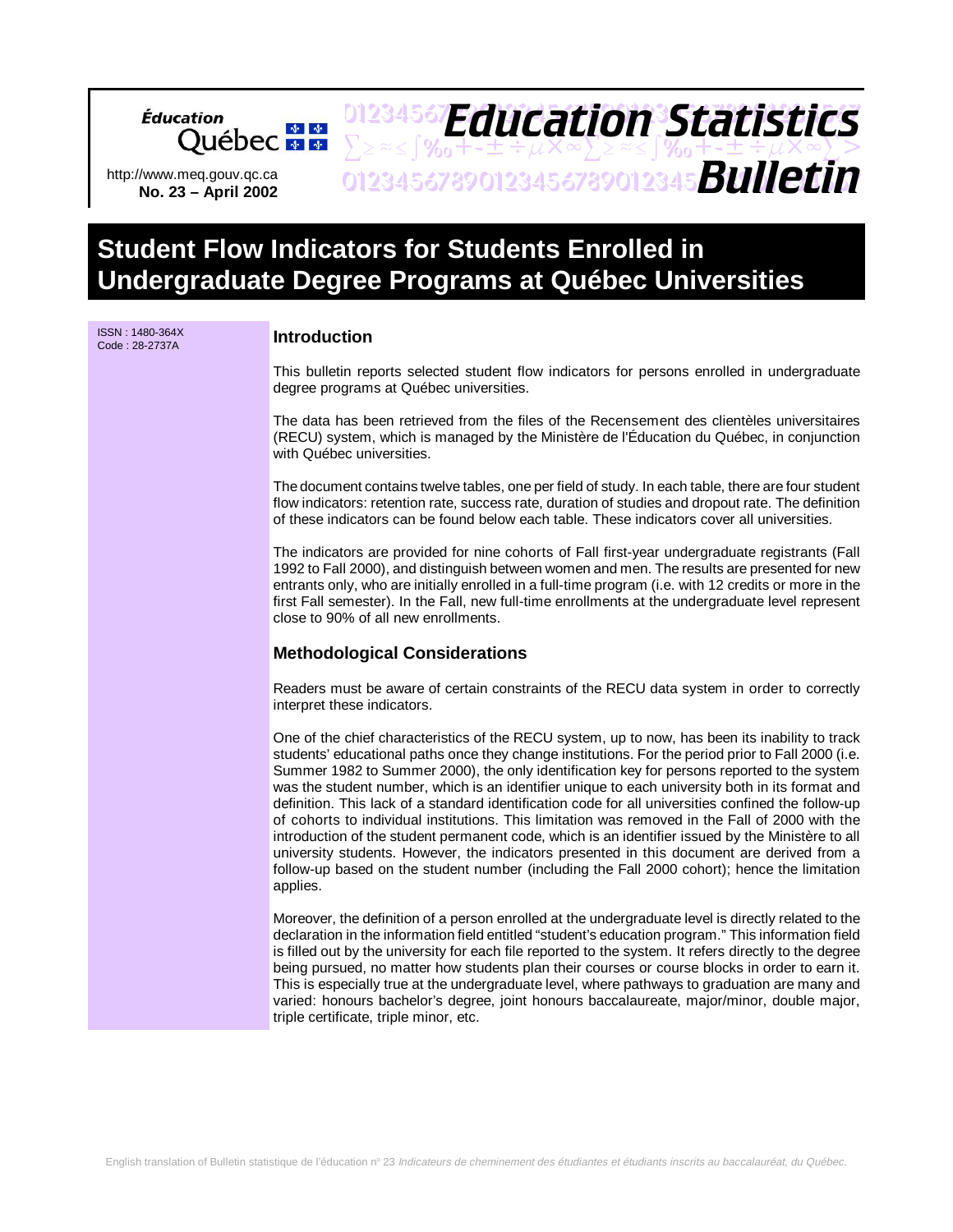Page 2 Student Flow Indicators for Students Enrolled in Undergraduate Degree Programs — No 23, April 2002

To collect student flow statistics, a specific field of study is assigned to new registrants declared as "pursuing a bachelor's degree" only if at least one of the program components indicated on their file is significant, i.e. a major, honours, specialization or baccalaureate. In all other cases, new enrollments are categorized as undetermined. The fields of study are based on the subject assigned by the Ministère to the different program of study components (CLASS subject).

The records that were retained for the cohorts of new Fall enrollments contain two main categories of people: on the one hand, the first-year students in the institution and, on the other, returning students who began new programs in the cohort 's benchmark semester. The selection of these records is supported by an examination of the nine semesters prior to the Fall semester to which they are related, based on the student number.

The most recent data available to the RECU system for the preparation of the indicators was collected from Fall 2001 provisional enrollments and diplomas awarded during the year 2000. These figures thus constitute the most recent cohort "observation point." This explains, for example, that the success rate after six years has been determined for cohorts 1992 to 1994 alone.

For more information concerning these figures, please contact Jacques La Haye (jacques.lahaye@meq.gouv.qc.ca).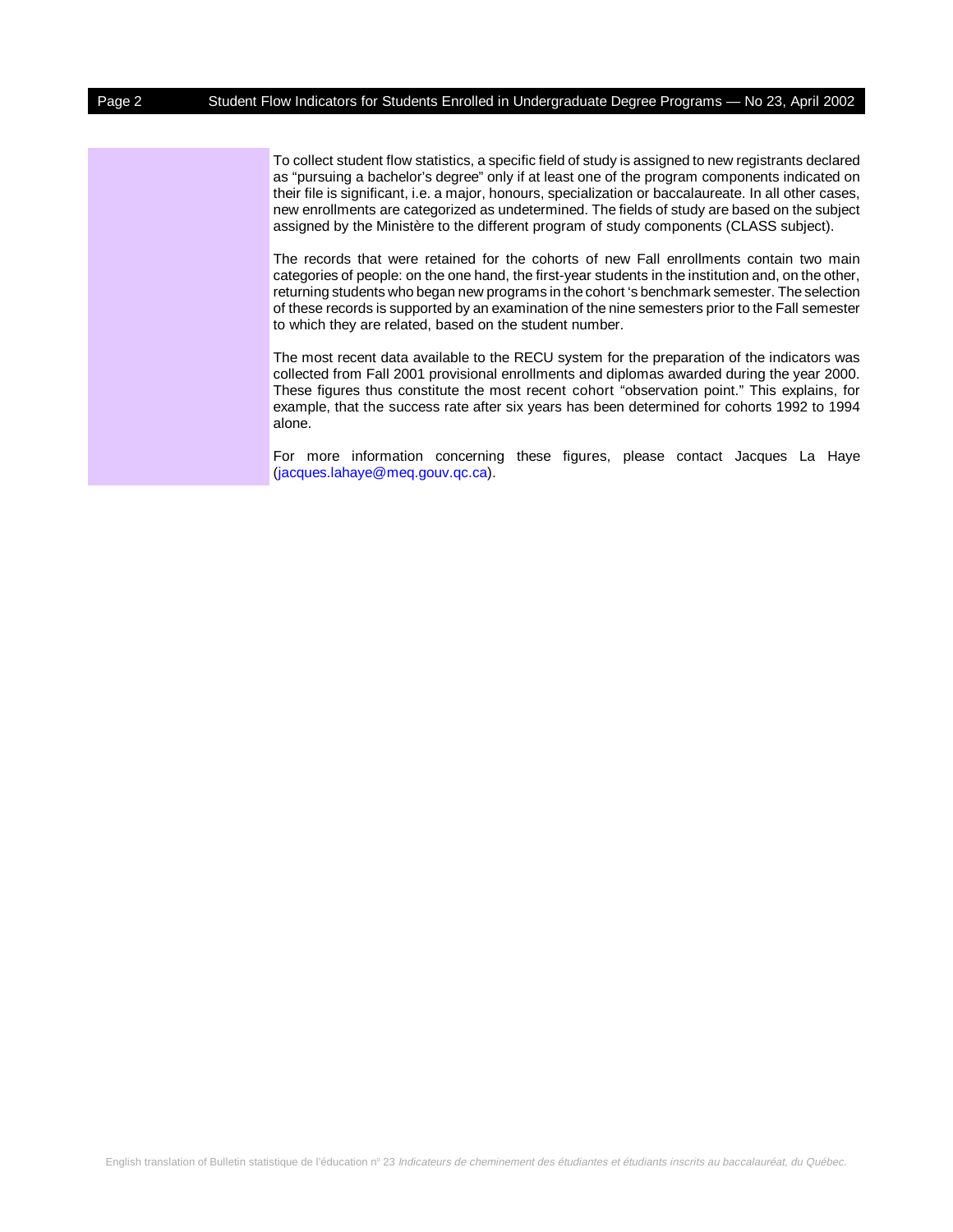# **Highlights**

### **New Enrollments**

New Fall enrollments in undergraduate degree programs in Québec universities, as defined for the purposes of the student flow statistics, have remained consistently above 30 000 from cohort to cohort. The highest figure (33 394)belonged to the 1993 cohort.

From cohort to cohort, women form the majority of new enrollments, representing over 56% of students. Since 1998, close to 60% have been women.

New undergraduate enrollments for the Fall are mainly in the social sciences (22 to 24%), followed by the applied sciences (15 to 18%) while the administration and education sciences occupy third place (14%). Applied sciences remains a field of study which few women choose, although female representation has considerably increased since 1992, from 25 to 30%. At the other end of the spectrum, relatively few men are interested in health sciences–barely 25% of enrollments.

### **Student Flow Indicators**

Across cohorts, indicators are surprisingly stable. Globally, the retention rate shows a constant decline of approximately 20% after one year. The highest retention rate, 82.7%, occurred in the 1998 cohort. The success rate is no exception to this stability: rates of 61, 69 and 71% were measured after four, five and six years respectively. Based on the great stability of retention rates after one year, we can predict that the most recent cohorts will show little change.

Generally speaking, women present more positive indicators than men. Women are more perseverant (after one year, 83% compared to 80%), earn their diploma in significantly higher proportions (after 6 years, 75% compared to 66%) and complete their bachelor's degree earlier than men (after 6 years, 9.3 semesters compared to 10 semesters).

Important nuances need to be made by field of study. In the health sciences, for example, student performances are clearly above average, with a success rate of 88%. Law and education are also fields where the success rate is high (80%). Other areas, however, show less impressive results: this is the case with social sciences (66%), humanities (62%) and arts (58%).

The comparison between women and men also needs to be qualified by field of study. In health sciences and law, for example, the performance of men is equal to that of women and in some cohorts is even higher. In other fields, such as social sciences and education, the spread between the success rates of women and men reaches 13 to 15% in favour of women. The highest success rates after 6 years were achieved in health sciences by the cohort of women from 1992 and by that of men from 1994 (88.7%). The cohort of men from 1994 who were enrolled in arts had the lowest success rate after 6 years (50.2%).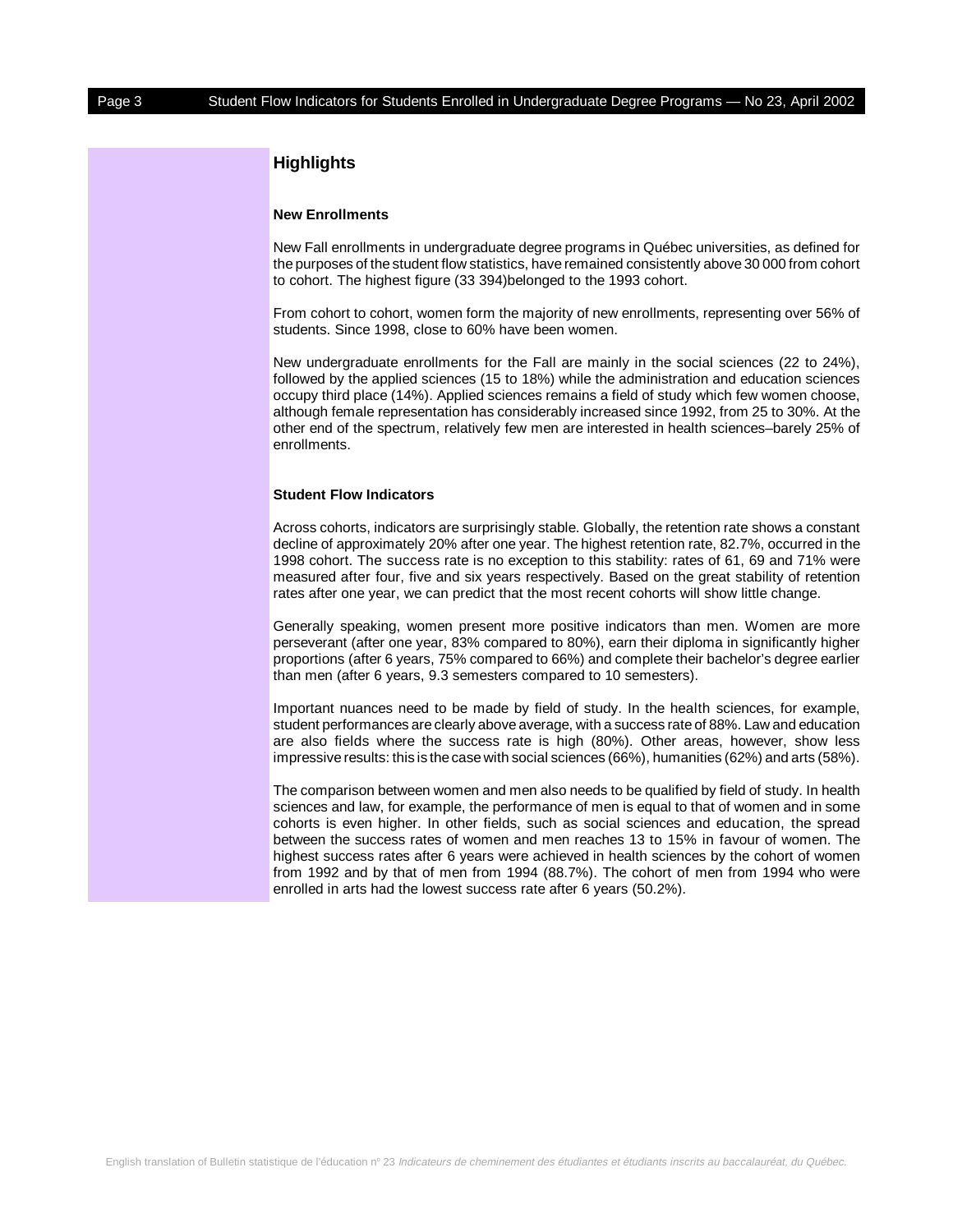| <b>FALL COHORTS</b><br>1992<br>1993<br>1994<br>1995<br>1996<br>1997<br>1998<br>1999<br>2000*                                           |  |
|----------------------------------------------------------------------------------------------------------------------------------------|--|
|                                                                                                                                        |  |
|                                                                                                                                        |  |
| <b>WOMEN</b>                                                                                                                           |  |
| Size of the cohort (N)<br>1551<br>1742<br>1772<br>1780<br>1730<br>1625<br>1832<br>1650<br>1578                                         |  |
| Retention rate (%)                                                                                                                     |  |
| 92.4<br>91.7<br>90.9<br>91.8<br>91.0<br>92.5<br>90.8<br>90.6<br>91.4<br>after 1 year                                                   |  |
| 88.9<br>88.2<br>88.4<br>87.1<br>88.2<br>88.2<br>88.3<br>after 2 years                                                                  |  |
| 88.7<br>87.6<br>87.9<br>86.6<br>86.3<br>86.0<br>after 3 years                                                                          |  |
| Success rate (%)                                                                                                                       |  |
| 76.4<br>76.6<br>74.2<br>after 4 years<br>80.1<br>74.5<br>83.2<br>87.8<br>85.1<br>85.1                                                  |  |
| after 5 years<br>88.7<br>87.1<br>87.1<br>after 6 years                                                                                 |  |
| Duration of studies (in semesters)                                                                                                     |  |
| 9.23<br>9.31<br>9.31<br>9.51<br>success after 4 years<br>9.45                                                                          |  |
| 9.69<br>9.83<br>9.80<br>9.99<br>success after 5 years                                                                                  |  |
| 9.76<br>9.99<br>9.96<br>success after 6 years                                                                                          |  |
| Dropout rate of the institution (%)                                                                                                    |  |
| 5.2<br>6.1<br>5.7<br>6.0<br>4.7<br>7.0<br>6.7<br>5.8<br>after 1 year                                                                   |  |
| 7.5<br>8.6<br>8.5<br>9.0<br>8.0<br>9.5<br>8.8<br>after 2 years                                                                         |  |
| 8.1<br>9.6<br>11.1<br>9.7<br>10.6<br>10.3<br>after 3 years                                                                             |  |
| <b>MEN</b>                                                                                                                             |  |
| 599<br>593<br>553<br>665<br>672<br>522<br>490<br>519<br>522<br>Size of the cohort (N)                                                  |  |
| Retention rate (%)                                                                                                                     |  |
| 92.4<br>92.0<br>92.5<br>91.0<br>94.6<br>92.5<br>93.3<br>91.0<br>91.0<br>after 1 year                                                   |  |
| 89.3<br>90.0<br>88.8<br>88.0<br>after 2 years<br>88.4<br>86.0<br>87.6                                                                  |  |
| after 3 years<br>88.2<br>86.6<br>89.3<br>87.3<br>87.7<br>84.7<br>Success rate (%)                                                      |  |
| 71.0<br>74.6<br>73.8<br>73.7<br>after 4 years<br>76.3                                                                                  |  |
| after 5 years<br>86.6<br>82.7<br>86.5<br>85.0                                                                                          |  |
| 84.5<br>after 6 years<br>87.9<br>88.7                                                                                                  |  |
| Duration of studies (in semesters)                                                                                                     |  |
| 9.94<br>9.85<br>9.75<br>9.80<br>9.86<br>success after 4 years                                                                          |  |
| 10.41<br>10.42<br>10.44<br>10.45<br>success after 5 years                                                                              |  |
| 10.51<br>10.56<br>10.61<br>success after 6 years                                                                                       |  |
| Dropout rate of the institution (%)                                                                                                    |  |
| 4.2<br>4.7<br>5.5<br>5.4<br>5.1<br>5.2<br>5.1<br>7.3<br>after 1 year                                                                   |  |
| 6.7<br>8.9<br>7.7<br>7.7<br>7.6<br>10.5<br>7.3<br>after 2 years<br>9.0                                                                 |  |
| 10.7<br>8.8<br>9.0<br>9.1<br>11.9<br>after 3 years                                                                                     |  |
| <b>TOTAL</b>                                                                                                                           |  |
| 2 1 0 4<br>Size of the cohort (N)<br>2 4 0 7<br>2444<br>2 3 7 9<br>2 3 2 3<br>2 1 4 7<br>2 1 4 0<br>2 0 9 7<br>2 3 5 4                 |  |
| Retention rate (%)<br>92.4<br>92.0<br>91.3<br>92.7<br>92.1                                                                             |  |
| 91.7<br>after 1 year<br>91.4<br>90.8<br>90.7<br>89.0<br>88.2<br>88.9<br>87.6<br>88.1<br>87.7<br>88.1<br>after 2 years                  |  |
| 85.9<br>after 3 years<br>88.5<br>87.3<br>88.3<br>86.3<br>86.9                                                                          |  |
| Success rate (%)                                                                                                                       |  |
| 79.1<br>74.9<br>76.1<br>74.3<br>74.1<br>after 4 years                                                                                  |  |
| 87.5<br>84.5<br>85.5<br>83.6<br>after 5 years                                                                                          |  |
| 88.5<br>86.4<br>87.5<br>after 6 years                                                                                                  |  |
| Duration of studies (in semesters)                                                                                                     |  |
| success after 4 years<br>9.39<br>9.43<br>9.44<br>9.58<br>9.58                                                                          |  |
| 9.88<br>success after 5 years<br>9.99<br>9.98<br>10.11                                                                                 |  |
| success after 6 years<br>9.96<br>10.14<br>10.14                                                                                        |  |
| Dropout rate of the institution (%)                                                                                                    |  |
| after 1 year<br>4.9<br>5.7<br>5.5<br>5.8<br>4.8<br>7.0<br>6.4<br>5.7<br>7.3<br>after 2 years<br>8.7<br>8.3<br>8.7<br>7.9<br>9.8<br>8.5 |  |
| after 3 years<br>8.4<br>9.9<br>9.4<br>10.2<br>10.0<br>11.3                                                                             |  |

Source: RECU system files, Educational path 2001 (taking into account provisional registrations for fall 2001**\*** and graduates of 2000).

DSEQ, MEQ. Direction: Jacques La Haye, informatics support: Daniel Laplante. November 16, 2001.

– The **retention** rate after <sup>n</sup> years represents the proportion of new registrants who, <sup>n</sup> years later (in the nth Fall semester later) and at the same institution, are enrolled in undergraduate studies or have earned a bachelor's degree (no matter in which field of study at the end of the program).

The **success** rate after n years represents the proportion of new registrants who, at the same institution, have earned a bachelor's degree within n years. The degree is deemed, by convention, to have been received during the semester following the last semester of studies.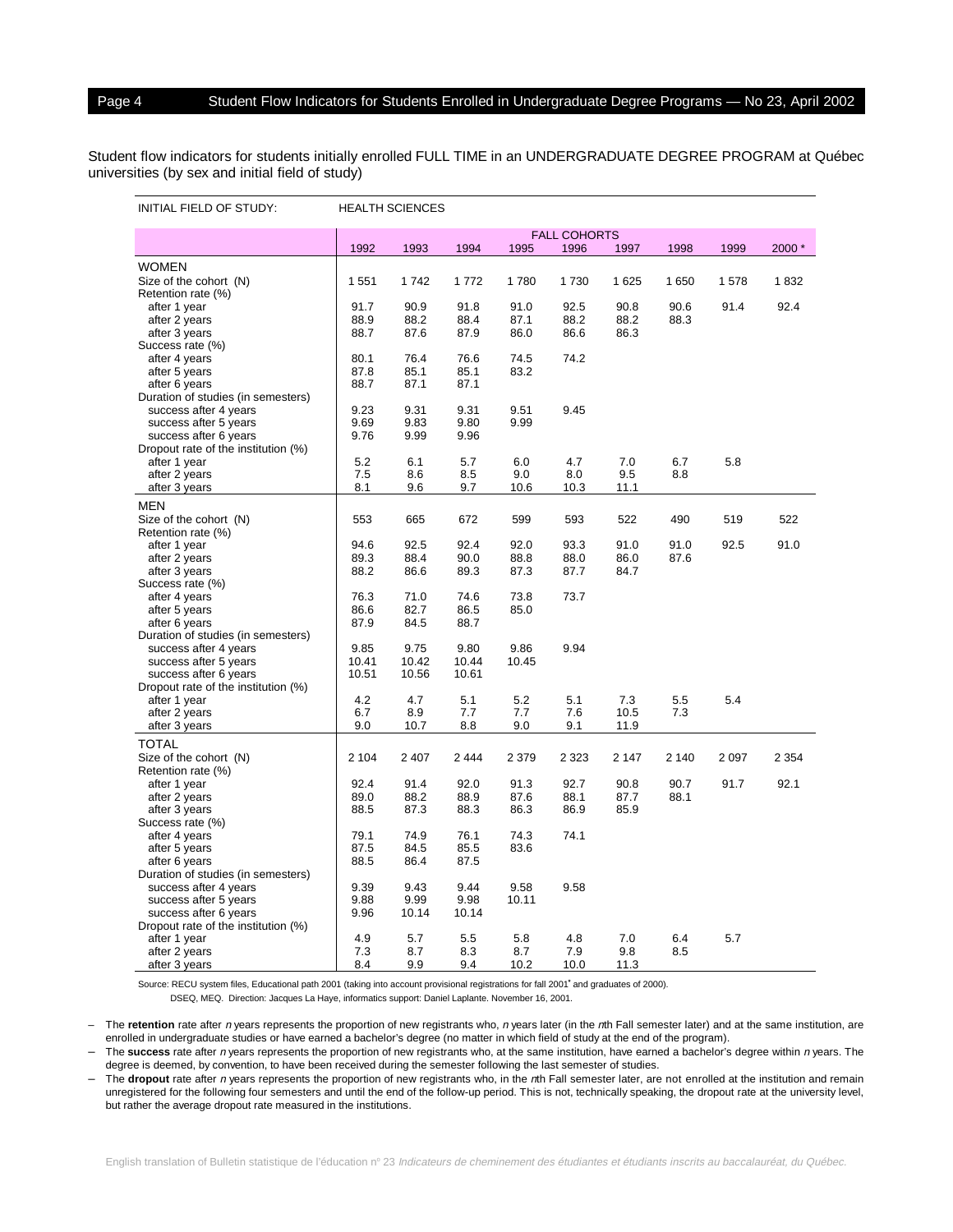| INITIAL FIELD OF STUDY:                                     | <b>PURE SCIENCES</b> |              |         |              |                     |              |              |         |         |
|-------------------------------------------------------------|----------------------|--------------|---------|--------------|---------------------|--------------|--------------|---------|---------|
|                                                             |                      |              |         |              | <b>FALL COHORTS</b> |              |              |         |         |
|                                                             | 1992                 | 1993         | 1994    | 1995         | 1996                | 1997         | 1998         | 1999    | 2000*   |
| <b>WOMEN</b>                                                |                      |              |         |              |                     |              |              |         |         |
| Size of the cohort (N)                                      | 1 2 0 5              | 1436         | 1 3 5 8 | 1 4 2 9      | 1 3 8 8             | 1 3 7 2      | 1 377        | 1 503   | 1400    |
| Retention rate (%)                                          |                      |              |         |              |                     |              |              |         |         |
| after 1 year                                                | 80.3                 | 78.6         | 80.6    | 83.4         | 83.6                | 86.0         | 85.7         | 82.6    | 82.3    |
| after 2 years                                               | 73.5                 | 72.0         | 73.9    | 74.9         | 72.7                | 76.8         | 78.1         |         |         |
| after 3 years                                               | 72.7                 | 73.1         | 73.0    | 74.2         | 76.8                | 79.4         |              |         |         |
| Success rate (%)                                            |                      |              |         |              |                     |              |              |         |         |
| after 4 years                                               | 63.9                 | 62.7         | 62.0    | 63.0         | 63.8                |              |              |         |         |
| after 5 years                                               | 71.6                 | 69.1         | 69.4    | 71.2         |                     |              |              |         |         |
| after 6 years                                               | 73.4                 | 71.4         | 72.2    |              |                     |              |              |         |         |
| Duration of studies (in semesters)                          |                      |              |         |              |                     |              |              |         |         |
| success after 4 years                                       | 8.87                 | 8.81         | 8.79    | 8.93         | 8.94                |              |              |         |         |
| success after 5 years                                       | 9.39                 | 9.27         | 9.30    | 9.48         |                     |              |              |         |         |
| success after 6 years                                       | 9.56                 | 9.51         | 9.59    |              |                     |              |              |         |         |
| Dropout rate of the institution (%)                         | 14.4                 |              | 14.2    |              |                     | 10.5         |              | 13.4    |         |
| after 1 year                                                |                      | 13.6         | 18.4    | 12.2<br>18.8 | 12.1<br>17.5        |              | 11.8<br>15.9 |         |         |
| after 2 years                                               | 19.4<br>21.5         | 19.6<br>21.9 | 20.8    | 20.8         | 19.5                | 14.8<br>17.2 |              |         |         |
| after 3 years                                               |                      |              |         |              |                     |              |              |         |         |
| MEN                                                         |                      |              |         |              |                     |              |              |         |         |
| Size of the cohort (N)                                      | 1 3 6 1              | 1451         | 1 5 4 4 | 1499         | 1 3 1 2             | 1 3 0 2      | 1 1 8 0      | 1 1 7 9 | 1 1 1 0 |
| Retention rate (%)                                          |                      |              |         |              |                     |              |              |         |         |
| after 1 year                                                | 79.0                 | 79.4         | 78.4    | 79.9         | 80.3                | 81.7         | 83.0         | 80.8    | 82.5    |
| after 2 years                                               | 71.8                 | 71.4         | 68.4    | 69.0         | 68.6                | 72.1         | 73.5         |         |         |
| after 3 years                                               | 68.9                 | 71.7         | 67.9    | 68.9         | 71.1                | 72.6         |              |         |         |
| Success rate (%)                                            |                      |              |         |              |                     |              |              |         |         |
| after 4 years                                               | 57.5                 | 58.3         | 56.5    | 58.2         | 59.1                |              |              |         |         |
| after 5 years                                               | 63.9                 | 65.7         | 62.9    | 63.8         |                     |              |              |         |         |
| after 6 years                                               | 66.3                 | 68.5         | 65.3    |              |                     |              |              |         |         |
| Duration of studies (in semesters)<br>success after 4 years | 8.75                 | 8.72         | 8.93    | 8.82         | 8.79                |              |              |         |         |
| success after 5 years                                       | 9.25                 | 9.28         | 9.43    | 9.25         |                     |              |              |         |         |
| success after 6 years                                       | 9.51                 | 9.58         | 9.70    |              |                     |              |              |         |         |
| Dropout rate of the institution (%)                         |                      |              |         |              |                     |              |              |         |         |
| after 1 year                                                | 14.0                 | 13.6         | 15.2    | 14.8         | 14.9                | 13.7         | 12.0         | 14.5    |         |
| after 2 years                                               | 20.1                 | 19.3         | 21.3    | 22.1         | 21.4                | 19.0         | 17.6         |         |         |
| after 3 years                                               | 23.7                 | 23.2         | 25.2    | 25.4         | 24.4                | 22.4         |              |         |         |
|                                                             |                      |              |         |              |                     |              |              |         |         |
| <b>TOTAL</b>                                                |                      |              |         |              |                     |              |              |         |         |
| Size of the cohort (N)                                      | 2566                 | 2887         | 2 9 0 2 | 2928         | 2700                | 2674         | 2557         | 2682    | 2510    |
| Retention rate (%)                                          | 79.6                 | 79.0         | 79.4    | 81.6         | 82.0                | 83.9         | 84.4         | 81.8    | 82.4    |
| after 1 year                                                | 72.6                 | 71.7         | 71.0    | 71.9         | 70.7                | 74.5         | 75.9         |         |         |
| after 2 years<br>after 3 years                              | 70.7                 | 72.4         | 70.3    | 71.5         | 74.0                | 76.1         |              |         |         |
| Success rate (%)                                            |                      |              |         |              |                     |              |              |         |         |
| after 4 years                                               | 60.5                 | 60.5         | 59.1    | 60.6         | 61.6                |              |              |         |         |
| after 5 years                                               | 67.5                 | 67.4         | 65.9    | 67.4         |                     |              |              |         |         |
| after 6 years                                               | 88.5                 | 69.9         | 68.5    |              |                     |              |              |         |         |
| Duration of studies (in semesters)                          |                      |              |         |              |                     |              |              |         |         |
| success after 4 years                                       | 8.81                 | 8.76         | 8.86    | 8.87         | 8.87                |              |              |         |         |
| success after 5 years                                       | 9.32                 | 9.27         | 9.36    | 9.37         |                     |              |              |         |         |
| success after 6 years                                       | 9.54                 | 9.55         | 9.65    |              |                     |              |              |         |         |
| Dropout rate of the institution (%)                         |                      |              |         |              |                     |              |              |         |         |
| after 1 year                                                | 14.1                 | 13.6         | 14.7    | 13.5         | 13.5                | 12.1         | 11.9         | 13.9    |         |
| after 2 years                                               | 19.8                 | 19.5         | 20.0    | 20.5         | 19.4                | 16.8         | 16.7         |         |         |
| after 3 years                                               | 22.6                 | 22.5         | 23.2    | 23.1         | 21.9                | 19.7         |              |         |         |

Source: RECU system files, Educational path 2001 (taking into account provisional registrations for fall 2001**\*** and graduates of 2000).

DSEQ, MEQ. Direction: Jacques La Haye, informatics support: Daniel Laplante. November 16, 2001.

– The **retention** rate after <sup>n</sup> years represents the proportion of new registrants who, <sup>n</sup> years later (in the nth Fall semester later) and at the same institution, are enrolled in undergraduate studies or have earned a bachelor's degree (no matter in which field of study at the end of the program).

The **success** rate after n years represents the proportion of new registrants who, at the same institution, have earned a bachelor's degree within n years. The degree is deemed, by convention, to have been received during the semester following the last semester of studies.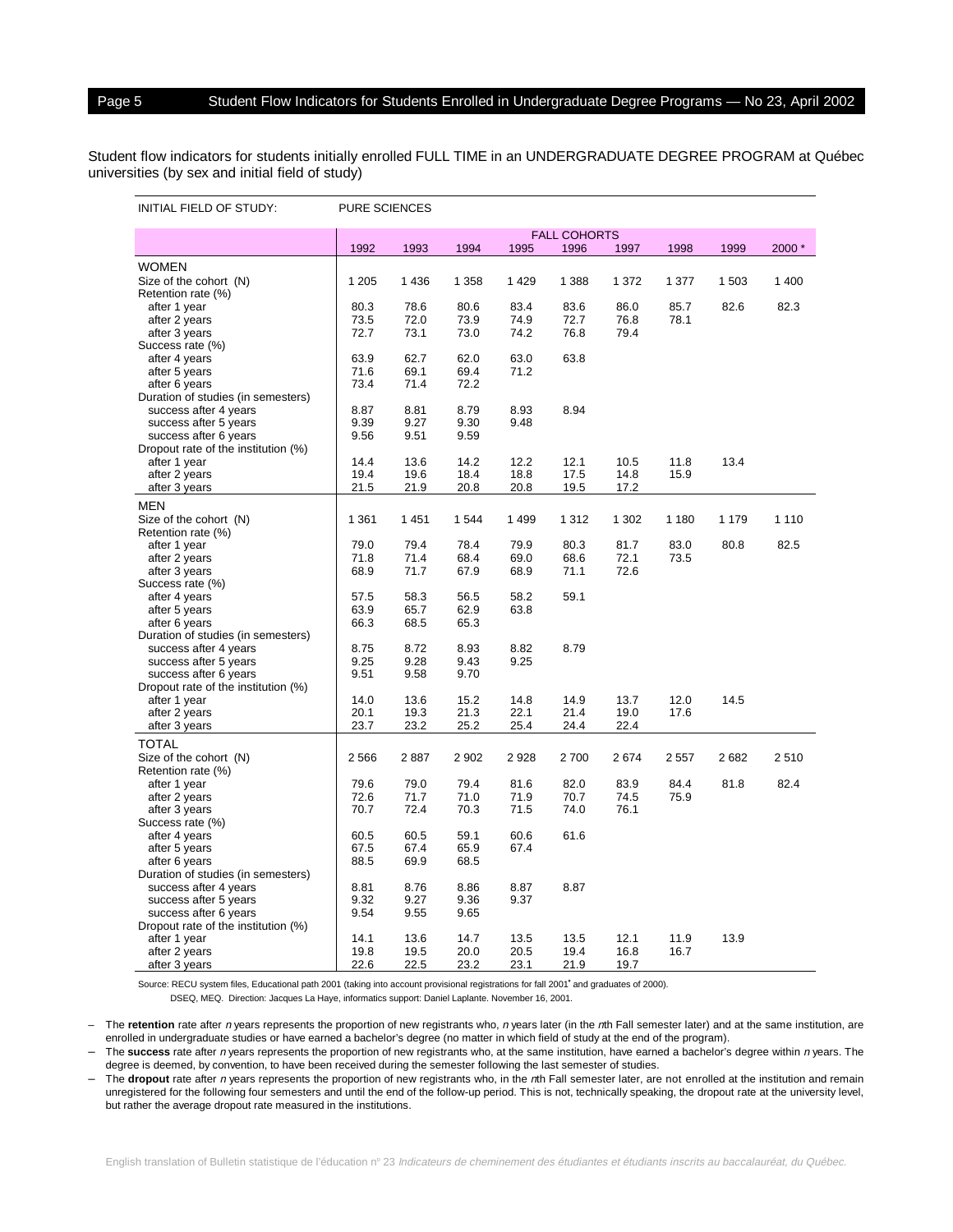| INITIAL FIELD OF STUDY:                        |              | <b>APPLIED SCIENCES</b> |              |         |                     |              |              |         |       |
|------------------------------------------------|--------------|-------------------------|--------------|---------|---------------------|--------------|--------------|---------|-------|
|                                                |              |                         |              |         | <b>FALL COHORTS</b> |              |              |         |       |
|                                                | 1992         | 1993                    | 1994         | 1995    | 1996                | 1997         | 1998         | 1999    | 2000* |
| <b>WOMEN</b>                                   |              |                         |              |         |                     |              |              |         |       |
| Size of the cohort (N)                         | 1 3 8 3      | 1 2 4 4                 | 1 2 0 5      | 1 1 9 5 | 1 2 6 0             | 1 2 8 1      | 1578         | 1943    | 1742  |
| Retention rate (%)                             |              |                         |              |         |                     |              |              |         |       |
| after 1 year                                   | 82.2         | 79.5                    | 81.9         | 81.5    | 83.7                | 85.3         | 82.9         | 79.1    | 83.5  |
| after 2 years                                  | 74.4         | 71.5                    | 74.1         | 72.6    | 75.6                | 78.1         | 77.3         |         |       |
| after 3 years                                  | 73.5         | 72.5                    | 73.0         | 74.1    | 75.6                | 77.6         |              |         |       |
| Success rate (%)                               |              |                         |              |         |                     |              |              |         |       |
| after 4 years                                  | 54.8         | 54.9                    | 54.3         | 55.6    | 57.9                |              |              |         |       |
| after 5 years                                  | 71.7         | 71.6                    | 71.6         | 70.5    |                     |              |              |         |       |
| after 6 years                                  | 74.5         | 74.9                    | 74.3         |         |                     |              |              |         |       |
| Duration of studies (in semesters)             |              |                         |              |         |                     |              |              |         |       |
| success after 4 years                          | 9.89         | 9.76                    | 9.66         | 9.78    | 9.85                |              |              |         |       |
| success after 5 years                          | 10.75        | 10.63                   | 10.60        | 10.55   |                     |              |              |         |       |
| success after 6 years                          | 10.96        | 10.90                   | 10.80        |         |                     |              |              |         |       |
| Dropout rate of the institution (%)            | 11.5         | 14.4                    | 12.6         | 13.2    | 11.3                | 8.6          |              | 15.7    |       |
| after 1 year                                   |              |                         |              | 18.4    | 16.0                |              | 11.3<br>15.9 |         |       |
| after 2 years                                  | 16.5<br>19.1 | 17.8<br>19.9            | 17.9<br>20.0 | 20.1    | 18.6                | 13.6<br>16.7 |              |         |       |
| after 3 years                                  |              |                         |              |         |                     |              |              |         |       |
| <b>MEN</b>                                     |              |                         |              |         |                     |              |              |         |       |
| Size of the cohort (N)                         | 3973         | 3990                    | 3652         | 3518    | 3649                | 3783         | 3 9 0 8      | 4 3 6 5 | 4 207 |
| Retention rate (%)                             |              |                         |              |         |                     |              |              |         |       |
| after 1 year                                   | 77.8         | 78.7                    | 79.1         | 80.7    | 80.5                | 81.6         | 81.1         | 79.7    | 81.3  |
| after 2 years                                  | 69.3         | 68.3                    | 69.0         | 70.6    | 72.1                | 71.7         | 71.6         |         |       |
| after 3 years                                  | 68.4         | 68.7                    | 68.0         | 69.0    | 71.3                | 71.4         |              |         |       |
| Success rate (%)                               |              |                         |              |         |                     |              |              |         |       |
| after 4 years                                  | 44.0         | 43.0                    | 43.4         | 45.3    | 45.5                |              |              |         |       |
| after 5 years                                  | 63.3<br>67.6 | 64.1<br>68.8            | 65.5<br>69.2 | 65.9    |                     |              |              |         |       |
| after 6 years                                  |              |                         |              |         |                     |              |              |         |       |
| Duration of studies (in semesters)             | 10.06        | 9.92                    | 9.95         | 10.02   | 10.04               |              |              |         |       |
| success after 4 years<br>success after 5 years | 11.10        | 11.08                   | 11.13        | 11.08   |                     |              |              |         |       |
| success after 6 years                          | 11.45        | 11.46                   | 11.43        |         |                     |              |              |         |       |
| Dropout rate of the institution (%)            |              |                         |              |         |                     |              |              |         |       |
| after 1 year                                   | 15.1         | 14.7                    | 14.5         | 12.9    | 12.9                | 12.1         | 11.8         | 13.4    |       |
| after 2 years                                  | 20.7         | 19.5                    | 20.3         | 18.3    | 17.3                | 17.3         | 17.8         |         |       |
| after 3 years                                  | 23.3         | 22.8                    | 23.0         | 21.3    | 20.2                | 20.1         |              |         |       |
| <b>TOTAL</b>                                   |              |                         |              |         |                     |              |              |         |       |
| Size of the cohort (N)                         | 5 3 5 6      | 5 2 3 4                 | 4857         | 4713    | 4 9 0 9             | 5 0 6 4      | 5486         | 6 3 0 8 | 5949  |
| Retention rate (%)                             |              |                         |              |         |                     |              |              |         |       |
| after 1 year                                   | 78.9         | 78.9                    | 79.8         | 80.9    | 81.3                | 82.5         | 81.6         | 79.5    | 81.9  |
| after 2 years                                  | 70.6         | 69.1                    | 70.2         | 71.1    | 73.0                | 73.3         | 73.3         |         |       |
| after 3 years                                  | 69.7         | 69.6                    | 69.2         | 70.3    | 72.4                | 73.0         |              |         |       |
| Success rate (%)                               |              |                         |              |         |                     |              |              |         |       |
| after 4 years                                  | 46.8         | 45.8                    | 46.1         | 48.0    | 48.7                |              |              |         |       |
| after 5 years                                  | 65.5         | 65.9                    | 67.0         | 67.1    |                     |              |              |         |       |
| after 6 years                                  | 69.4         | 70.3                    | 70.5         |         |                     |              |              |         |       |
| Duration of studies (in semesters)             |              |                         |              |         |                     |              |              |         |       |
| success after 4 years                          | 10.01        | 9.87                    | 9.86         | 9.98    | 9.98                |              |              |         |       |
| success after 5 years                          | 11.00        | 10.96                   | 10.99        | 10.94   |                     |              |              |         |       |
| success after 6 years                          | 11.31        | 11.32                   | 11.26        |         |                     |              |              |         |       |
| Dropout rate of the institution (%)            |              |                         |              |         |                     |              |              |         |       |
| after 1 year                                   | 14.2         | 14.7                    | 14.0         | 13.0    | 12.5                | 11.2         | 11.7         | 14.1    |       |
| after 2 years                                  | 19.6         | 19.1                    | 19.7         | 18.3    | 17.0                | 16.4         | 17.2         |         |       |
| after 3 years                                  | 22.2         | 22.1                    | 22.2         | 21.0    | 19.8                | 19.3         |              |         |       |

Source: RECU system files, Educational path 2001 (taking into account provisional registrations for fall 2001**\*** and graduates of 2000).

DSEQ, MEQ. Direction: Jacques La Haye, informatics support: Daniel Laplante. November 16, 2001.

– The **retention** rate after <sup>n</sup> years represents the proportion of new registrants who, <sup>n</sup> years later (in the nth Fall semester later) and at the same institution, are enrolled in undergraduate studies or have earned a bachelor's degree (no matter in which field of study at the end of the program).

The **success** rate after n years represents the proportion of new registrants who, at the same institution, have earned a bachelor's degree within n years. The degree is deemed, by convention, to have been received during the semester following the last semester of studies.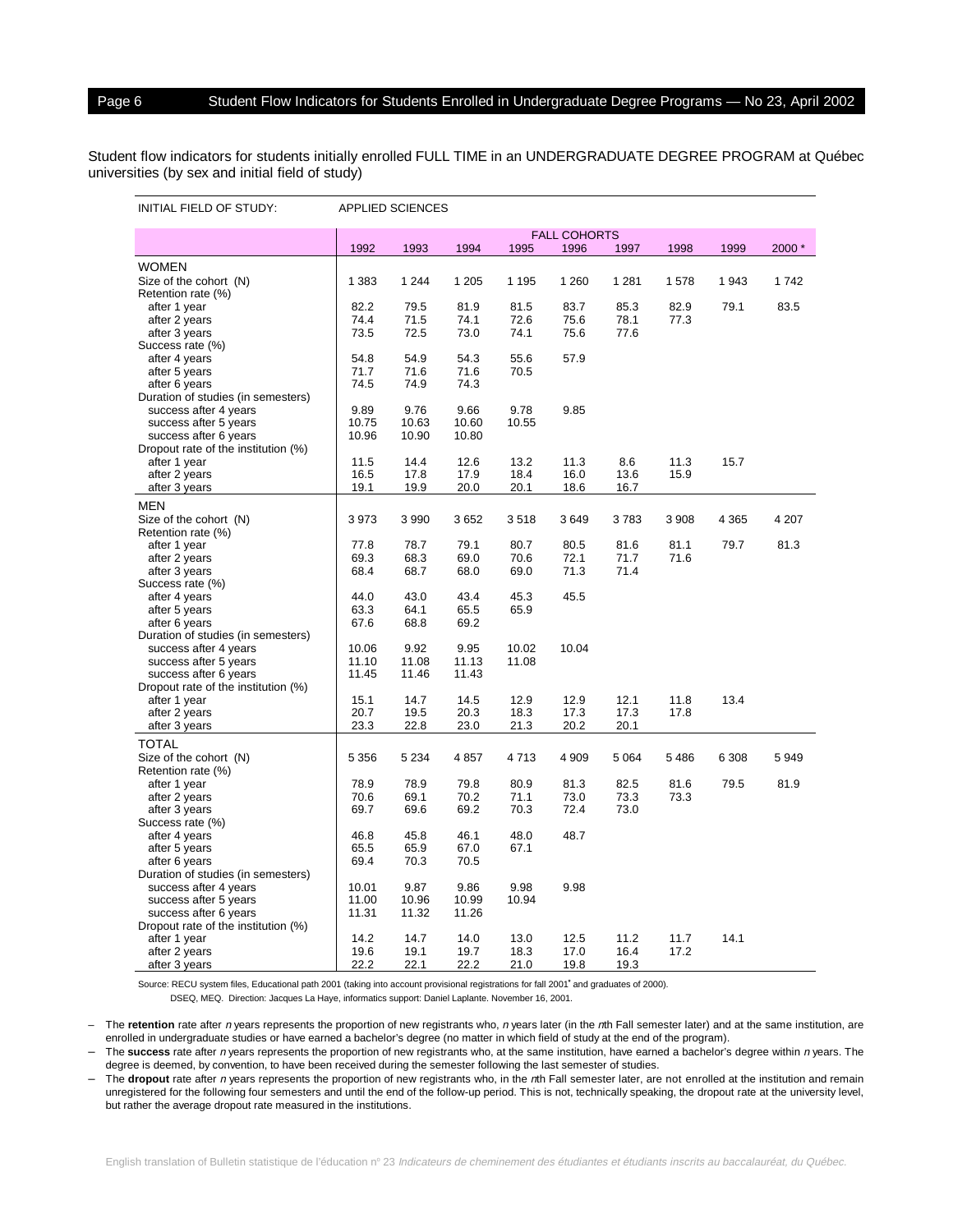| INITIAL FIELD OF STUDY:                             |              | SOCIAL SCIENCES |              |              |                     |         |         |         |         |
|-----------------------------------------------------|--------------|-----------------|--------------|--------------|---------------------|---------|---------|---------|---------|
|                                                     |              |                 |              |              | <b>FALL COHORTS</b> |         |         |         |         |
|                                                     | 1992         | 1993            | 1994         | 1995         | 1996                | 1997    | 1998    | 1999    | 2000*   |
| <b>WOMEN</b>                                        |              |                 |              |              |                     |         |         |         |         |
| Size of the cohort (N)                              | 4798         | 5 0 21          | 4871         | 4763         | 4 4 4 9             | 4 4 0 8 | 4 3 7 6 | 4806    | 4697    |
| Retention rate (%)                                  |              |                 |              |              |                     |         |         |         |         |
| after 1 year                                        | 80.2         | 78.6            | 79.9         | 81.1         | 81.7                | 80.4    | 79.9    | 81.8    | 82.3    |
| after 2 years                                       | 72.1         | 73.1            | 74.4         | 74.9         | 76.1                | 75.2    | 74.7    |         |         |
| after 3 years                                       | 69.7         | 72.3            | 72.0         | 72.4         | 74.3                | 70.9    |         |         |         |
| Success rate (%)                                    |              |                 |              |              |                     |         |         |         |         |
| after 4 years                                       | 61.9<br>66.7 | 65.2<br>69.3    | 64.0<br>69.0 | 65.1<br>69.5 | 65.0                |         |         |         |         |
| after 5 years<br>after 6 years                      | 68.5         | 71.0            | 70.6         |              |                     |         |         |         |         |
| Duration of studies (in semesters)                  |              |                 |              |              |                     |         |         |         |         |
| success after 4 years                               | 8.64         | 8.55            | 8.75         | 8.61         | 8.48                |         |         |         |         |
| success after 5 years                               | 9.01         | 8.86            | 9.11         | 8.93         |                     |         |         |         |         |
| success after 6 years                               | 9.21         | 9.04            | 9.29         |              |                     |         |         |         |         |
| Dropout rate of the institution (%)                 |              |                 |              |              |                     |         |         |         |         |
| after 1 year                                        | 12.4         | 12.6            | 13.1         | 12.5         | 12.6                | 13.7    | 14.9    | 12.9    |         |
| after 2 years                                       | 18.6         | 18.0            | 18.2         | 17.9         | 17.6                | 19.2    | 20.3    |         |         |
| after 3 years                                       | 22.3         | 20.9            | 21.1         | 21.3         | 20.5                | 23.2    |         |         |         |
| <b>MEN</b>                                          |              |                 |              |              |                     |         |         |         |         |
| Size of the cohort (N)                              | 3 3 0 3      | 3 2 8 5         | 2 9 0 6      | 2865         | 2749                | 2 3 7 8 | 2444    | 2522    | 2 4 9 3 |
| Retention rate (%)                                  |              |                 |              |              |                     |         |         |         |         |
| after 1 year                                        | 72.6         | 72.2            | 74.6         | 76.3         | 76.9                | 78.3    | 77.7    | 79.0    | 77.8    |
| after 2 years                                       | 63.6         | 64.7            | 66.6         | 67.7         | 67.8                | 69.4    | 70.5    |         |         |
| after 3 years                                       | 59.7         | 61.8            | 62.8         | 65.2         | 64.5                | 64.2    |         |         |         |
| Success rate (%)                                    |              |                 |              |              |                     |         |         |         |         |
| after 4 years                                       | 49.3         | 50.1            | 50.8         | 52.9         | 50.7                |         |         |         |         |
| after 5 years<br>after 6 years                      | 54.4<br>56.3 | 56.8<br>58.8    | 56.0<br>58.0 | 58.4         |                     |         |         |         |         |
| Duration of studies (in semesters)                  |              |                 |              |              |                     |         |         |         |         |
| success after 4 years                               | 8.73         | 8.60            | 8.60         | 8.71         | 8.64                |         |         |         |         |
| success after 5 years                               | 9.20         | 9.20            | 9.07         | 9.18         |                     |         |         |         |         |
| success after 6 years                               | 9.45         | 9.46            | 9.34         |              |                     |         |         |         |         |
| Dropout rate of the institution (%)                 |              |                 |              |              |                     |         |         |         |         |
| after 1 year                                        | 17.5         | 17.7            | 17.1         | 16.1         | 15.9                | 15.3    | 15.8    | 14.7    |         |
| after 2 years                                       | 25.7         | 24.9            | 24.4         | 23.6         | 24.6                | 23.4    | 22.9    |         |         |
| after 3 years                                       | 30.9         | 29.8            | 29.4         | 27.7         | 29.4                | 29.3    |         |         |         |
| <b>TOTAL</b>                                        |              |                 |              |              |                     |         |         |         |         |
| Size of the cohort (N)                              | 8 1 0 1      | 8 3 0 6         | 7777         | 7628         | 7 1 9 8             | 6786    | 6820    | 7 3 2 8 | 7 190   |
| Retention rate (%)                                  |              |                 |              |              |                     |         |         |         |         |
| after 1 year                                        | 77.1         | 76.1            | 77.9         | 79.3         | 79.9                | 79.6    | 79.1    | 80.8    | 80.8    |
| after 2 years                                       | 68.6         | 69.7            | 71.4         | 72.2         | 72.9                | 73.2    | 73.2    |         |         |
| after 3 years                                       | 65.6         | 68.1            | 68.6         | 69.7         | 70.5                | 68.6    |         |         |         |
| Success rate (%)                                    |              |                 |              |              |                     |         |         |         |         |
| after 4 years                                       | 56.8         | 59.2            | 59.1         | 60.5         | 59.5                |         |         |         |         |
| after 5 years                                       | 61.7         | 64.4            | 64.1         | 65.3         |                     |         |         |         |         |
| after 6 years<br>Duration of studies (in semesters) | 63.5         | 66.1            | 65.9         |              |                     |         |         |         |         |
| success after 4 years                               | 8.67         | 8.57            | 8.70         | 8.64         | 8.53                |         |         |         |         |
| success after 5 years                               | 9.08         | 8.98            | 9.10         | 9.01         |                     |         |         |         |         |
| success after 6 years                               | 9.30         | 9.19            | 9.30         |              |                     |         |         |         |         |
| Dropout rate of the institution (%)                 |              |                 |              |              |                     |         |         |         |         |
| after 1 year                                        | 14.5         | 14.6            | 14.6         | 13.9         | 13.9                | 14.2    | 15.2    | 13.5    |         |
| after 2 years                                       | 21.5         | 20.8            | 20.5         | 20.0         | 20.3                | 20.7    | 21.2    |         |         |
| after 3 years                                       | 25.8         | 24.4            | 24.2         | 23.7         | 23.9                | 25.3    |         |         |         |

Source: RECU system files, Educational path 2001 (taking into account provisional registrations for fall 2001**\*** and graduates of 2000).

DSEQ, MEQ. Direction: Jacques La Haye, informatics support: Daniel Laplante. November 16, 2001.

– The **retention** rate after <sup>n</sup> years represents the proportion of new registrants who, <sup>n</sup> years later (in the nth Fall semester later) and at the same institution, are enrolled in undergraduate studies or have earned a bachelor's degree (no matter in which field of study at the end of the program).

The **success** rate after n years represents the proportion of new registrants who, at the same institution, have earned a bachelor's degree within n years. The degree is deemed, by convention, to have been received during the semester following the last semester of studies.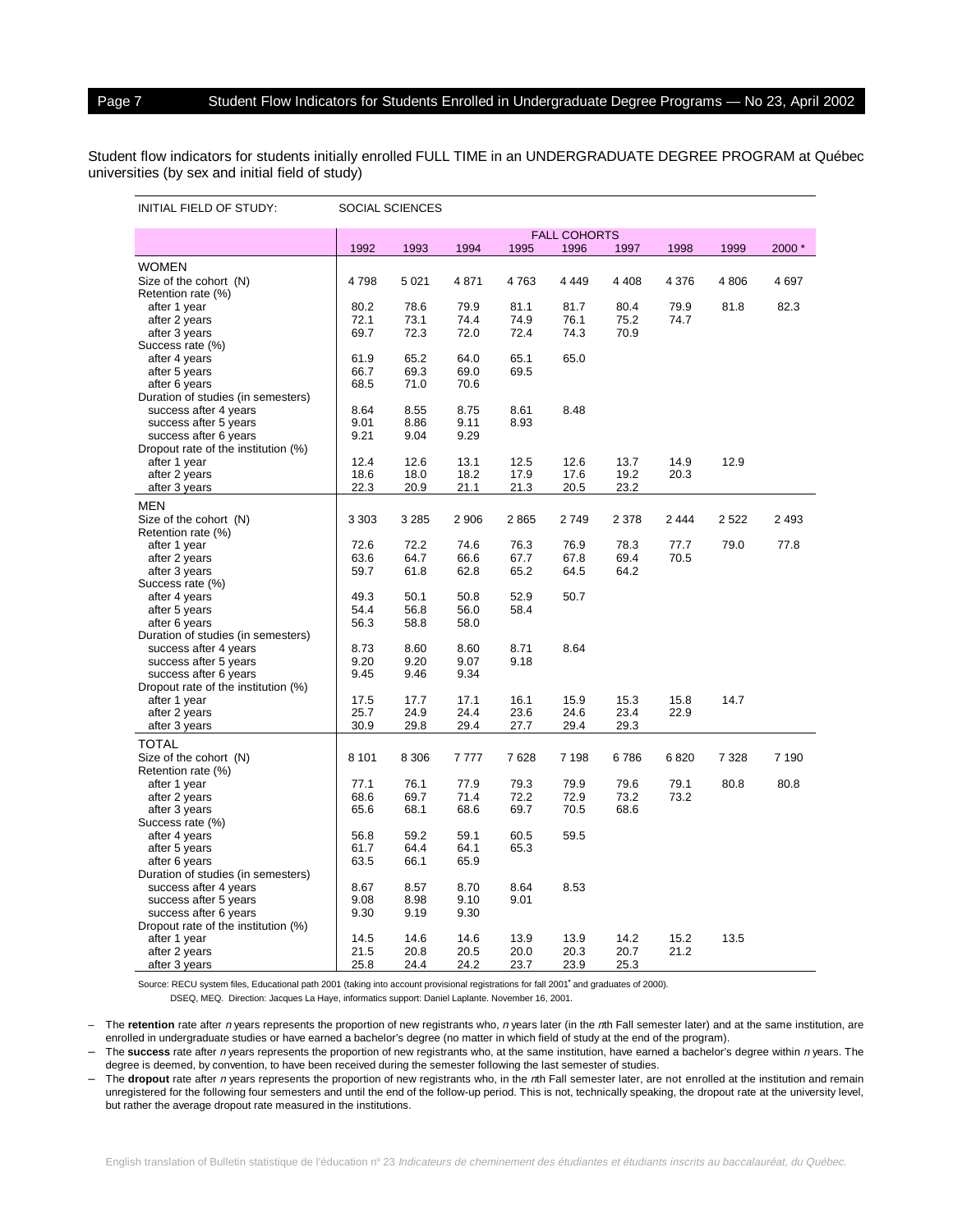| INITIAL FIELD OF STUDY:                                     | <b>HUMANITIES</b> |              |              |              |                     |              |              |       |         |
|-------------------------------------------------------------|-------------------|--------------|--------------|--------------|---------------------|--------------|--------------|-------|---------|
|                                                             |                   |              |              |              | <b>FALL COHORTS</b> |              |              |       |         |
|                                                             | 1992              | 1993         | 1994         | 1995         | 1996                | 1997         | 1998         | 1999  | 2000*   |
| <b>WOMEN</b>                                                |                   |              |              |              |                     |              |              |       |         |
| Size of the cohort (N)                                      | 1413              | 1501         | 1 3 4 1      | 1 3 7 2      | 1 2 7 2             | 1 2 0 6      | 1 2 4 1      | 1 179 | 1 1 5 5 |
| Retention rate (%)                                          |                   |              |              |              |                     |              |              |       |         |
| after 1 year                                                | 75.2              | 71.0         | 74.0         | 73.8         | 73.2                | 75.5         | 75.2         | 77.0  | 73.3    |
| after 2 years                                               | 65.2              | 65.2         | 67.6         | 65.0         | 65.0                | 67.2         | 68.5         |       |         |
| after 3 years                                               | 64.4              | 65.5         | 66.5         | 64.3         | 65.3                | 64.5         |              |       |         |
| Success rate (%)                                            |                   |              |              |              |                     |              |              |       |         |
| after 4 years                                               | 56.7              | 57.4         | 58.4         | 57.4         | 56.1                |              |              |       |         |
| after 5 years                                               | 61.6              | 62.3         | 62.8         | 61.2         |                     |              |              |       |         |
| after 6 years                                               | 63.2              | 64.2         | 64.7         |              |                     |              |              |       |         |
| Duration of studies (in semesters)<br>success after 4 years | 8.59              | 8.52         | 8.52         | 8.53         | 8.57                |              |              |       |         |
| success after 5 years                                       | 9.01              | 8.94         | 8.89         | 8.85         |                     |              |              |       |         |
| success after 6 years                                       | 9.20              | 9.17         | 9.13         |              |                     |              |              |       |         |
| Dropout rate of the institution (%)                         |                   |              |              |              |                     |              |              |       |         |
| after 1 year                                                | 16.5              | 17.7         | 17.7         | 18.8         | 19.0                | 18.9         | 17.7         | 17.8  |         |
| after 2 years                                               | 23.5              | 24.0         | 23.8         | 26.6         | 25.1                | 26.1         | 24.3         |       |         |
| after 3 years                                               | 28.0              | 27.6         | 27.4         | 30.2         | 29.1                | 30.2         |              |       |         |
| <b>MEN</b>                                                  |                   |              |              |              |                     |              |              |       |         |
| Size of the cohort (N)                                      | 582               | 611          | 486          | 564          | 531                 | 468          | 406          | 450   | 409     |
| Retention rate (%)                                          |                   |              |              |              |                     |              |              |       |         |
| after 1 year                                                | 68.6              | 71.0         | 70.2         | 70.9         | 70.2                | 72.6         | 76.8         | 73.6  | 76.0    |
| after 2 years                                               | 60.1              | 65.3         | 61.9         | 62.2         | 62.7                | 63.9         | 65.8         |       |         |
| after 3 years                                               | 55.0              | 63.0         | 58.2         | 59.4         | 58.0                | 56.6         |              |       |         |
| Success rate (%)                                            |                   |              |              |              |                     |              |              |       |         |
| after 4 years                                               | 45.5              | 51.6         | 47.1         | 47.5         | 49.2                |              |              |       |         |
| after 5 years                                               | 50.5              | 57.8         | 52.3         | 52.5         |                     |              |              |       |         |
| after 6 years                                               | 52.4              | 58.6         | 53.9         |              |                     |              |              |       |         |
| Duration of studies (in semesters)                          |                   |              |              |              |                     |              |              |       |         |
| success after 4 years                                       | 8.36              | 8.42         | 8.40         | 8.57         | 8.59                |              |              |       |         |
| success after 5 years                                       | 8.89              | 8.99         | 8.94         | 9.05         |                     |              |              |       |         |
| success after 6 years                                       | 9.18              | 9.11         | 9.17         |              |                     |              |              |       |         |
| Dropout rate of the institution (%)                         | 22.2              | 16.9         | 19.1         | 19.7         | 21.5                | 18.4         | 16.7         | 19.8  |         |
| after 1 year<br>after 2 years                               | 30.6              | 25.2         | 28.2         | 28.5         | 28.1                | 27.8         | 24.6         |       |         |
| after 3 years                                               | 35.7              | 30.3         | 33.1         | 34.6         | 34.3                | 34.8         |              |       |         |
|                                                             |                   |              |              |              |                     |              |              |       |         |
| <b>TOTAL</b>                                                |                   |              |              |              |                     |              |              |       |         |
| Size of the cohort (N)                                      | 1995              | 2 1 1 2      | 1827         | 1936         | 1803                | 1674         | 1647         | 1629  | 1564    |
| Retention rate (%)                                          |                   |              |              |              |                     |              |              |       | 74.0    |
| after 1 year                                                | 73.3<br>63.7      | 71.0<br>65.2 | 73.0<br>66.1 | 73.0<br>64.2 | 72.3<br>64.3        | 74.7<br>66.3 | 75.6<br>67.8 | 76.1  |         |
| after 2 years<br>after 3 years                              | 61.7              | 64.8         | 64.3         | 62.9         | 63.1                | 62.3         |              |       |         |
| Success rate (%)                                            |                   |              |              |              |                     |              |              |       |         |
| after 4 years                                               | 53.4              | 55.7         | 55.4         | 54.5         | 54.0                |              |              |       |         |
| after 5 years                                               | 58.3              | 61.0         | 60.0         | 58.7         |                     |              |              |       |         |
| after 6 years                                               | 60.1              | 62.6         | 61.9         |              |                     |              |              |       |         |
| Duration of studies (in semesters)                          |                   |              |              |              |                     |              |              |       |         |
| success after 4 years                                       | 8.54              | 8.49         | 8.50         | 8.54         | 8.58                |              |              |       |         |
| success after 5 years                                       | 8.98              | 8.95         | 8.90         | 8.90         |                     |              |              |       |         |
| success after 6 years                                       | 9.20              | 9.16         | 9.14         |              |                     |              |              |       |         |
| Dropout rate of the institution (%)                         |                   |              |              |              |                     |              |              |       |         |
| after 1 year                                                | 18.1              | 17.4         | 18.1         | 19.1         | 19.7                | 18.8         | 17.5         | 18.4  |         |
| after 2 years                                               | 25.6              | 24.3         | 25.0         | 27.2         | 26.0                | 26.6         | 24.4         |       |         |
| after 3 years                                               | 30.2              | 28.4         | 28.9         | 31.5         | 30.6                | 31.5         |              |       |         |

Source: RECU system files, Educational path 2001 (taking into account provisional registrations for fall 2001**\*** and graduates of 2000).

DSEQ, MEQ. Direction: Jacques La Haye, informatics support: Daniel Laplante. November 16, 2001.

– The **retention** rate after <sup>n</sup> years represents the proportion of new registrants who, <sup>n</sup> years later (in the nth Fall semester later) and at the same institution, are enrolled in undergraduate studies or have earned a bachelor's degree (no matter in which field of study at the end of the program).

The **success** rate after n years represents the proportion of new registrants who, at the same institution, have earned a bachelor's degree within n years. The degree is deemed, by convention, to have been received during the semester following the last semester of studies.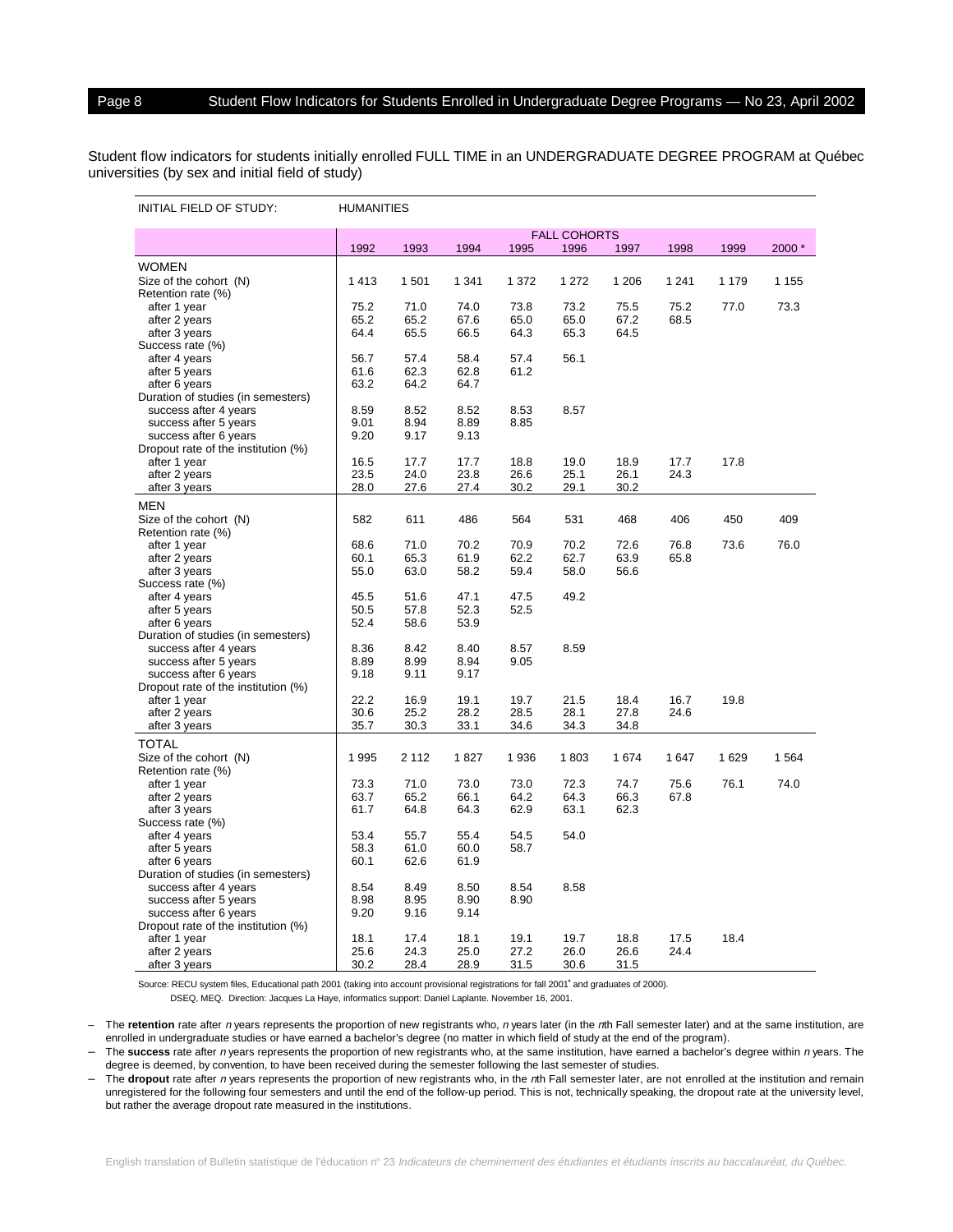| INITIAL FIELD OF STUDY:             | LAW  |         |         |         |                     |         |         |         |        |
|-------------------------------------|------|---------|---------|---------|---------------------|---------|---------|---------|--------|
|                                     |      |         |         |         | <b>FALL COHORTS</b> |         |         |         |        |
|                                     | 1992 | 1993    | 1994    | 1995    | 1996                | 1997    | 1998    | 1999    | 2000 * |
| <b>WOMEN</b>                        |      |         |         |         |                     |         |         |         |        |
| Size of the cohort (N)              | 601  | 680     | 662     | 654     | 615                 | 611     | 671     | 671     | 677    |
| Retention rate (%)                  |      |         |         |         |                     |         |         |         |        |
| after 1 year                        | 84.4 | 84.3    | 85.5    | 83.8    | 84.7                | 84.3    | 84.4    | 81.2    | 77.4   |
| after 2 years                       | 81.5 | 81.9    | 80.8    | 80.9    | 81.0                | 82.0    | 79.9    |         |        |
| after 3 years<br>Success rate (%)   | 80.0 | 82.5    | 79.8    | 80.3    | 81.5                | 80.9    |         |         |        |
| after 4 years                       | 77.7 | 79.1    | 73.9    | 75.2    | 75.0                |         |         |         |        |
| after 5 years                       | 79.0 | 81.8    | 78.4    | 79.1    |                     |         |         |         |        |
| after 6 years                       | 79.7 | 81.9    | 80.2    |         |                     |         |         |         |        |
| Duration of studies (in semesters)  |      |         |         |         |                     |         |         |         |        |
| success after 4 years               | 8.64 | 8.63    | 8.68    | 8.75    | 8.76                |         |         |         |        |
| success after 5 years               | 8.71 | 8.79    | 8.97    | 8.98    |                     |         |         |         |        |
| success after 6 years               | 8.78 | 8.80    | 9.14    |         |                     |         |         |         |        |
| Dropout rate of the institution (%) |      |         |         |         |                     |         |         |         |        |
| after 1 year                        | 11.5 | 13.2    | 10.9    | 11.8    | 10.7                | 11.8    | 11.3    | 13.7    |        |
| after 2 years                       | 15.5 | 15.3    | 15.4    | 15.6    | 14.5                | 15.1    | 15.9    |         |        |
| after 3 years                       | 16.6 | 15.9    | 16.6    | 16.5    | 16.1                | 17.0    |         |         |        |
| <b>MEN</b>                          |      |         |         |         |                     |         |         |         |        |
| Size of the cohort (N)              | 383  | 389     | 418     | 417     | 398                 | 436     | 401     | 420     | 423    |
| Retention rate (%)                  |      |         |         |         |                     |         |         |         |        |
| after 1 year                        | 89.6 | 85.3    | 84.7    | 83.2    | 83.7                | 87.8    | 80.5    | 80.0    | 76.4   |
| after 2 years                       | 84.9 | 81.5    | 83.0    | 78.2    | 81.2                | 83.3    | 76.3    |         |        |
| after 3 years                       | 83.0 | 81.7    | 79.9    | 76.7    | 78.4                | 82.1    |         |         |        |
| Success rate (%)<br>after 4 years   | 80.9 | 79.2    | 76.6    | 72.7    | 74.4                |         |         |         |        |
| after 5 years                       | 83.0 | 81.2    | 78.9    | 74.8    |                     |         |         |         |        |
| after 6 years                       | 84.1 | 82.3    | 80.4    |         |                     |         |         |         |        |
| Duration of studies (in semesters)  |      |         |         |         |                     |         |         |         |        |
| success after 4 years               | 8.39 | 8.51    | 8.59    | 8.49    | 8.85                |         |         |         |        |
| success after 5 years               | 8.53 | 8.64    | 8.75    | 8.64    |                     |         |         |         |        |
| success after 6 years               | 8.63 | 8.74    | 8.89    |         |                     |         |         |         |        |
| Dropout rate of the institution (%) |      |         |         |         |                     |         |         |         |        |
| after 1 year                        | 6.0  | 10.8    | 9.8     | 13.9    | 11.1                | 9.6     | 14.2    | 16.0    |        |
| after 2 years                       | 9.9  | 12.6    | 12.7    | 18.0    | 14.3                | 12.2    | 19.2    |         |        |
| after 3 years                       | 12.3 | 14.4    | 14.8    | 20.6    | 17.6                | 14.7    |         |         |        |
| <b>TOTAL</b>                        |      |         |         |         |                     |         |         |         |        |
| Size of the cohort (N)              | 984  | 1 0 6 9 | 1 0 8 0 | 1 0 7 1 | 1013                | 1 0 4 7 | 1 0 7 2 | 1 0 9 1 | 1 100  |
| Retention rate (%)                  |      |         |         |         |                     |         |         |         |        |
| after 1 year                        | 86.4 | 84.7    | 85.2    | 83.6    | 84.3                | 85.8    | 82.9    | 80.8    | 77.0   |
| after 2 years                       | 82.8 | 81.8    | 81.7    | 79.8    | 81.0                | 82.5    | 78.5    |         |        |
| after 3 years                       | 81.2 | 82.2    | 79.8    | 78.9    | 80.3                | 81.4    |         |         |        |
| Success rate (%)<br>after 4 years   | 79.0 | 79.1    | 74.9    | 74.2    | 74.7                |         |         |         |        |
| after 5 years                       | 80.6 | 81.6    | 78.6    | 77.4    |                     |         |         |         |        |
| after 6 years                       | 81.4 | 82.0    | 80.3    |         |                     |         |         |         |        |
| Duration of studies (in semesters)  |      |         |         |         |                     |         |         |         |        |
| success after 4 years               | 8.54 | 8.59    | 8.64    | 8.65    | 8.79                |         |         |         |        |
| success after 5 years               | 8.64 | 8.73    | 8.88    | 8.85    |                     |         |         |         |        |
| success after 6 years               | 8.72 | 8.78    | 9.04    |         |                     |         |         |         |        |
| Dropout rate of the institution (%) |      |         |         |         |                     |         |         |         |        |
| after 1 year                        | 9.3  | 12.3    | 10.5    | 12.6    | 10.9                | 10.9    | 12.4    | 14.6    |        |
| after 2 years                       | 13.3 | 14.3    | 14.4    | 16.5    | 14.4                | 13.8    | 17.2    |         |        |
| after 3 years                       | 14.9 | 15.3    | 15.9    | 18.1    | 16.7                | 16.0    |         |         |        |

Source: RECU system files, Educational path 2001 (taking into account provisional registrations for fall 2001**\*** and graduates of 2000).

DSEQ, MEQ. Direction: Jacques La Haye, informatics support: Daniel Laplante. November 16, 2001.

– The **retention** rate after <sup>n</sup> years represents the proportion of new registrants who, <sup>n</sup> years later (in the nth Fall semester later) and at the same institution, are enrolled in undergraduate studies or have earned a bachelor's degree (no matter in which field of study at the end of the program).

The **success** rate after n years represents the proportion of new registrants who, at the same institution, have earned a bachelor's degree within n years. The degree is deemed, by convention, to have been received during the semester following the last semester of studies.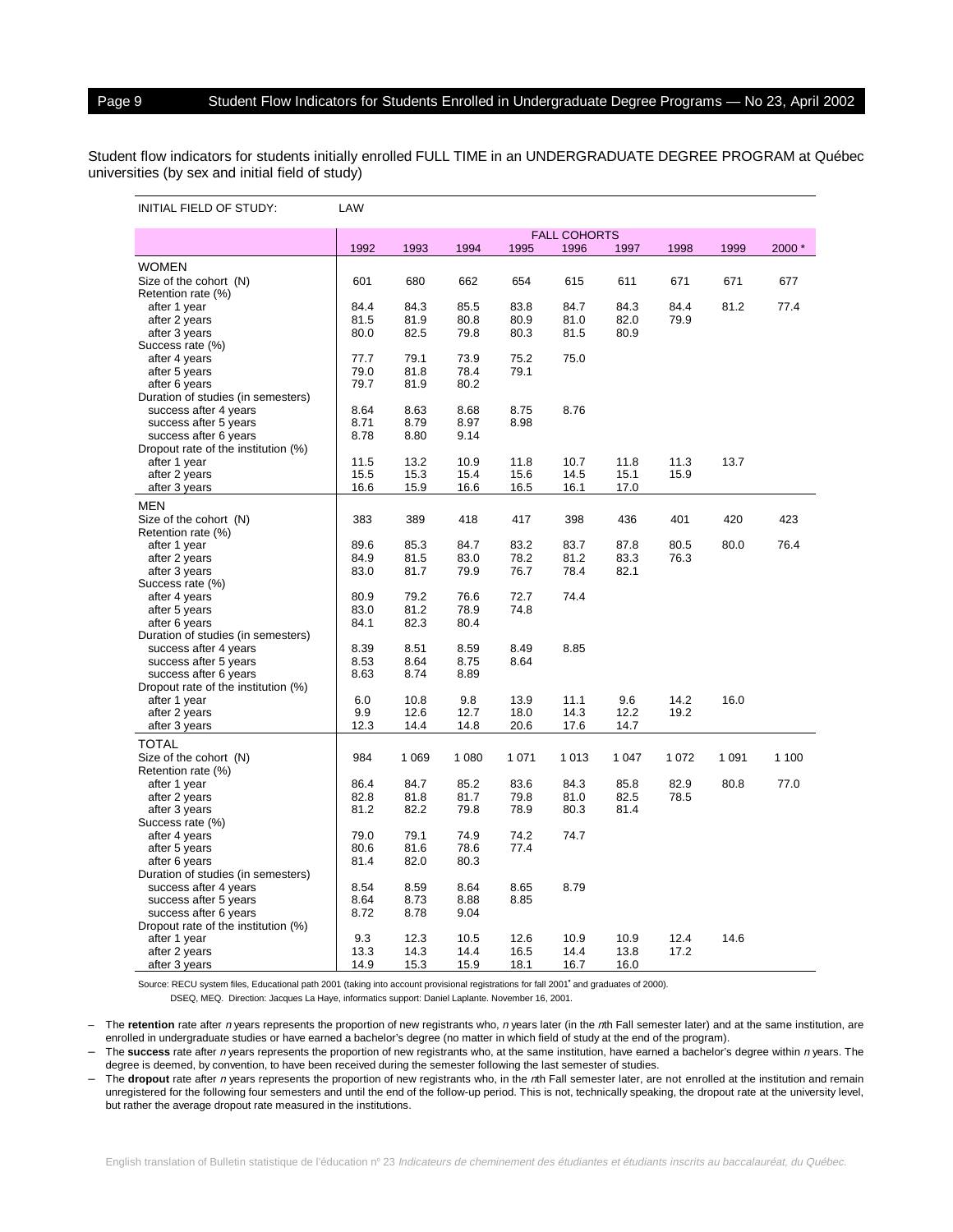| <b>FALL COHORTS</b><br>1992<br>2000*<br>1993<br>1994<br>1995<br>1996<br>1997<br>1998<br>1999<br><b>WOMEN</b><br>Size of the cohort (N)<br>3 4 4 3<br>3312<br>3 0 3 6<br>3 2 6 2<br>3 4 3 8<br>3419<br>3886<br>3893<br>3614<br>Retention rate (%)<br>88.7<br>89.4<br>after 1 year<br>86.5<br>81.2<br>90.0<br>88.5<br>89.7<br>87.7<br>87.7<br>78.0<br>87.1<br>85.5<br>82.7<br>85.8<br>84.4<br>83.8<br>after 2 years<br>80.1<br>82.5<br>85.4<br>85.2<br>84.1<br>82.1<br>after 3 years<br>Success rate (%)<br>75.9<br>78.4<br>80.2<br>76.8<br>74.3<br>after 4 years<br>82.2<br>78.9<br>81.4<br>83.0<br>after 5 years<br>80.0<br>82.4<br>83.9<br>after 6 years<br>Duration of studies (in semesters)<br>8.28<br>success after 4 years<br>8.13<br>8.48<br>9.67<br>9.84<br>8.48<br>8.33<br>8.65<br>9.93<br>success after 5 years<br>8.59<br>8.73<br>success after 6 years<br>8.43<br>Dropout rate of the institution (%)<br>9.1<br>8.9<br>8.3<br>7.0<br>7.9<br>8.6<br>8.3<br>9.0<br>after 1 year<br>12.4<br>11.8<br>11.4<br>12.9<br>after 2 years<br>11.1<br>10.1<br>13.0<br>14.9<br>13.3<br>12.1<br>11.9<br>13.4<br>15.4<br>after 3 years | INITIAL FIELD OF STUDY: | <b>EDUCATION</b> |  |  |  |  |
|-------------------------------------------------------------------------------------------------------------------------------------------------------------------------------------------------------------------------------------------------------------------------------------------------------------------------------------------------------------------------------------------------------------------------------------------------------------------------------------------------------------------------------------------------------------------------------------------------------------------------------------------------------------------------------------------------------------------------------------------------------------------------------------------------------------------------------------------------------------------------------------------------------------------------------------------------------------------------------------------------------------------------------------------------------------------------------------------------------------------------------------|-------------------------|------------------|--|--|--|--|
|                                                                                                                                                                                                                                                                                                                                                                                                                                                                                                                                                                                                                                                                                                                                                                                                                                                                                                                                                                                                                                                                                                                                     |                         |                  |  |  |  |  |
|                                                                                                                                                                                                                                                                                                                                                                                                                                                                                                                                                                                                                                                                                                                                                                                                                                                                                                                                                                                                                                                                                                                                     |                         |                  |  |  |  |  |
|                                                                                                                                                                                                                                                                                                                                                                                                                                                                                                                                                                                                                                                                                                                                                                                                                                                                                                                                                                                                                                                                                                                                     |                         |                  |  |  |  |  |
|                                                                                                                                                                                                                                                                                                                                                                                                                                                                                                                                                                                                                                                                                                                                                                                                                                                                                                                                                                                                                                                                                                                                     |                         |                  |  |  |  |  |
|                                                                                                                                                                                                                                                                                                                                                                                                                                                                                                                                                                                                                                                                                                                                                                                                                                                                                                                                                                                                                                                                                                                                     |                         |                  |  |  |  |  |
|                                                                                                                                                                                                                                                                                                                                                                                                                                                                                                                                                                                                                                                                                                                                                                                                                                                                                                                                                                                                                                                                                                                                     |                         |                  |  |  |  |  |
|                                                                                                                                                                                                                                                                                                                                                                                                                                                                                                                                                                                                                                                                                                                                                                                                                                                                                                                                                                                                                                                                                                                                     |                         |                  |  |  |  |  |
|                                                                                                                                                                                                                                                                                                                                                                                                                                                                                                                                                                                                                                                                                                                                                                                                                                                                                                                                                                                                                                                                                                                                     |                         |                  |  |  |  |  |
|                                                                                                                                                                                                                                                                                                                                                                                                                                                                                                                                                                                                                                                                                                                                                                                                                                                                                                                                                                                                                                                                                                                                     |                         |                  |  |  |  |  |
|                                                                                                                                                                                                                                                                                                                                                                                                                                                                                                                                                                                                                                                                                                                                                                                                                                                                                                                                                                                                                                                                                                                                     |                         |                  |  |  |  |  |
|                                                                                                                                                                                                                                                                                                                                                                                                                                                                                                                                                                                                                                                                                                                                                                                                                                                                                                                                                                                                                                                                                                                                     |                         |                  |  |  |  |  |
|                                                                                                                                                                                                                                                                                                                                                                                                                                                                                                                                                                                                                                                                                                                                                                                                                                                                                                                                                                                                                                                                                                                                     |                         |                  |  |  |  |  |
|                                                                                                                                                                                                                                                                                                                                                                                                                                                                                                                                                                                                                                                                                                                                                                                                                                                                                                                                                                                                                                                                                                                                     |                         |                  |  |  |  |  |
|                                                                                                                                                                                                                                                                                                                                                                                                                                                                                                                                                                                                                                                                                                                                                                                                                                                                                                                                                                                                                                                                                                                                     |                         |                  |  |  |  |  |
|                                                                                                                                                                                                                                                                                                                                                                                                                                                                                                                                                                                                                                                                                                                                                                                                                                                                                                                                                                                                                                                                                                                                     |                         |                  |  |  |  |  |
|                                                                                                                                                                                                                                                                                                                                                                                                                                                                                                                                                                                                                                                                                                                                                                                                                                                                                                                                                                                                                                                                                                                                     |                         |                  |  |  |  |  |
|                                                                                                                                                                                                                                                                                                                                                                                                                                                                                                                                                                                                                                                                                                                                                                                                                                                                                                                                                                                                                                                                                                                                     |                         |                  |  |  |  |  |
|                                                                                                                                                                                                                                                                                                                                                                                                                                                                                                                                                                                                                                                                                                                                                                                                                                                                                                                                                                                                                                                                                                                                     |                         |                  |  |  |  |  |
|                                                                                                                                                                                                                                                                                                                                                                                                                                                                                                                                                                                                                                                                                                                                                                                                                                                                                                                                                                                                                                                                                                                                     |                         |                  |  |  |  |  |
|                                                                                                                                                                                                                                                                                                                                                                                                                                                                                                                                                                                                                                                                                                                                                                                                                                                                                                                                                                                                                                                                                                                                     |                         |                  |  |  |  |  |
|                                                                                                                                                                                                                                                                                                                                                                                                                                                                                                                                                                                                                                                                                                                                                                                                                                                                                                                                                                                                                                                                                                                                     | <b>MEN</b>              |                  |  |  |  |  |
| 1 1 9 2<br>1013<br>889<br>1 0 7 9<br>1 0 8 5<br>987<br>863<br>875<br>834<br>Size of the cohort (N)                                                                                                                                                                                                                                                                                                                                                                                                                                                                                                                                                                                                                                                                                                                                                                                                                                                                                                                                                                                                                                  |                         |                  |  |  |  |  |
| Retention rate (%)                                                                                                                                                                                                                                                                                                                                                                                                                                                                                                                                                                                                                                                                                                                                                                                                                                                                                                                                                                                                                                                                                                                  |                         |                  |  |  |  |  |
| 79.3<br>76.5<br>81.9<br>85.5<br>84.9<br>84.0<br>86.0<br>84.1<br>85.0<br>after 1 year                                                                                                                                                                                                                                                                                                                                                                                                                                                                                                                                                                                                                                                                                                                                                                                                                                                                                                                                                                                                                                                |                         |                  |  |  |  |  |
| after 2 years<br>70.5<br>70.6<br>76.8<br>78.6<br>78.9<br>78.3<br>79.8                                                                                                                                                                                                                                                                                                                                                                                                                                                                                                                                                                                                                                                                                                                                                                                                                                                                                                                                                                                                                                                               |                         |                  |  |  |  |  |
| 66.6<br>67.2<br>72.4<br>76.0<br>75.8<br>74.9<br>after 3 years                                                                                                                                                                                                                                                                                                                                                                                                                                                                                                                                                                                                                                                                                                                                                                                                                                                                                                                                                                                                                                                                       |                         |                  |  |  |  |  |
| Success rate (%)                                                                                                                                                                                                                                                                                                                                                                                                                                                                                                                                                                                                                                                                                                                                                                                                                                                                                                                                                                                                                                                                                                                    |                         |                  |  |  |  |  |
| 58.3<br>60.0<br>61.1<br>after 4 years<br>58.8<br>61.6                                                                                                                                                                                                                                                                                                                                                                                                                                                                                                                                                                                                                                                                                                                                                                                                                                                                                                                                                                                                                                                                               |                         |                  |  |  |  |  |
| 63.3<br>63.9<br>67.9<br>68.3<br>after 5 years                                                                                                                                                                                                                                                                                                                                                                                                                                                                                                                                                                                                                                                                                                                                                                                                                                                                                                                                                                                                                                                                                       |                         |                  |  |  |  |  |
| 65.2<br>after 6 years<br>64.6<br>69.6                                                                                                                                                                                                                                                                                                                                                                                                                                                                                                                                                                                                                                                                                                                                                                                                                                                                                                                                                                                                                                                                                               |                         |                  |  |  |  |  |
| Duration of studies (in semesters)                                                                                                                                                                                                                                                                                                                                                                                                                                                                                                                                                                                                                                                                                                                                                                                                                                                                                                                                                                                                                                                                                                  |                         |                  |  |  |  |  |
| success after 4 years<br>8.45<br>8.17<br>9.07<br>9.61<br>9.61                                                                                                                                                                                                                                                                                                                                                                                                                                                                                                                                                                                                                                                                                                                                                                                                                                                                                                                                                                                                                                                                       |                         |                  |  |  |  |  |
| 8.86<br>8.59<br>9.50<br>10.10<br>success after 5 years                                                                                                                                                                                                                                                                                                                                                                                                                                                                                                                                                                                                                                                                                                                                                                                                                                                                                                                                                                                                                                                                              |                         |                  |  |  |  |  |
| success after 6 years<br>9.02<br>8.75<br>9.68                                                                                                                                                                                                                                                                                                                                                                                                                                                                                                                                                                                                                                                                                                                                                                                                                                                                                                                                                                                                                                                                                       |                         |                  |  |  |  |  |
| Dropout rate of the institution (%)                                                                                                                                                                                                                                                                                                                                                                                                                                                                                                                                                                                                                                                                                                                                                                                                                                                                                                                                                                                                                                                                                                 |                         |                  |  |  |  |  |
| 12.2<br>after 1 year<br>13.9<br>16.3<br>13.5<br>10.8<br>11.0<br>12.1<br>10.7                                                                                                                                                                                                                                                                                                                                                                                                                                                                                                                                                                                                                                                                                                                                                                                                                                                                                                                                                                                                                                                        |                         |                  |  |  |  |  |
| 22.3<br>23.1<br>16.7<br>after 2 years<br>19.0<br>16.8<br>17.5<br>16.6                                                                                                                                                                                                                                                                                                                                                                                                                                                                                                                                                                                                                                                                                                                                                                                                                                                                                                                                                                                                                                                               |                         |                  |  |  |  |  |
| 25.7<br>after 3 years<br>26.7<br>21.9<br>19.9<br>20.0<br>21.6                                                                                                                                                                                                                                                                                                                                                                                                                                                                                                                                                                                                                                                                                                                                                                                                                                                                                                                                                                                                                                                                       |                         |                  |  |  |  |  |
| <b>TOTAL</b>                                                                                                                                                                                                                                                                                                                                                                                                                                                                                                                                                                                                                                                                                                                                                                                                                                                                                                                                                                                                                                                                                                                        |                         |                  |  |  |  |  |
| 4635<br>4 3 2 5<br>3925<br>4 3 4 1<br>4523<br>4 4 0 6<br>4768<br>4 4 4 8<br>Size of the cohort (N)<br>4 749                                                                                                                                                                                                                                                                                                                                                                                                                                                                                                                                                                                                                                                                                                                                                                                                                                                                                                                                                                                                                         |                         |                  |  |  |  |  |
| Retention rate (%)                                                                                                                                                                                                                                                                                                                                                                                                                                                                                                                                                                                                                                                                                                                                                                                                                                                                                                                                                                                                                                                                                                                  |                         |                  |  |  |  |  |
| 88.9<br>84.6<br>80.1<br>87.1<br>88.3<br>87.5<br>89.0<br>87.0<br>87.2<br>after 1 year                                                                                                                                                                                                                                                                                                                                                                                                                                                                                                                                                                                                                                                                                                                                                                                                                                                                                                                                                                                                                                                |                         |                  |  |  |  |  |
| 76.3<br>83.7<br>85.0<br>83.9<br>83.0<br>79.5<br>83.1<br>after 2 years                                                                                                                                                                                                                                                                                                                                                                                                                                                                                                                                                                                                                                                                                                                                                                                                                                                                                                                                                                                                                                                               |                         |                  |  |  |  |  |
| 76.7<br>79.0<br>82.5<br>82.9<br>82.1<br>80.5<br>after 3 years                                                                                                                                                                                                                                                                                                                                                                                                                                                                                                                                                                                                                                                                                                                                                                                                                                                                                                                                                                                                                                                                       |                         |                  |  |  |  |  |
| Success rate (%)                                                                                                                                                                                                                                                                                                                                                                                                                                                                                                                                                                                                                                                                                                                                                                                                                                                                                                                                                                                                                                                                                                                    |                         |                  |  |  |  |  |
| 71.4<br>73.8<br>71.2<br>76.0<br>72.6<br>after 4 years                                                                                                                                                                                                                                                                                                                                                                                                                                                                                                                                                                                                                                                                                                                                                                                                                                                                                                                                                                                                                                                                               |                         |                  |  |  |  |  |
| 74.9<br>77.3<br>79.6<br>78.8<br>after 5 years                                                                                                                                                                                                                                                                                                                                                                                                                                                                                                                                                                                                                                                                                                                                                                                                                                                                                                                                                                                                                                                                                       |                         |                  |  |  |  |  |
| 78.3<br>80.6<br>76.0<br>after 6 years                                                                                                                                                                                                                                                                                                                                                                                                                                                                                                                                                                                                                                                                                                                                                                                                                                                                                                                                                                                                                                                                                               |                         |                  |  |  |  |  |
| Duration of studies (in semesters)<br>8.59<br>9.65<br>9.79                                                                                                                                                                                                                                                                                                                                                                                                                                                                                                                                                                                                                                                                                                                                                                                                                                                                                                                                                                                                                                                                          |                         |                  |  |  |  |  |
| 8.31<br>success after 4 years<br>8.13<br>8.38<br>8.56<br>8.82<br>9.97                                                                                                                                                                                                                                                                                                                                                                                                                                                                                                                                                                                                                                                                                                                                                                                                                                                                                                                                                                                                                                                               |                         |                  |  |  |  |  |
| success after 5 years<br>8.49<br>8.92                                                                                                                                                                                                                                                                                                                                                                                                                                                                                                                                                                                                                                                                                                                                                                                                                                                                                                                                                                                                                                                                                               |                         |                  |  |  |  |  |
| success after 6 years<br>8.68<br>Dropout rate of the institution (%)                                                                                                                                                                                                                                                                                                                                                                                                                                                                                                                                                                                                                                                                                                                                                                                                                                                                                                                                                                                                                                                                |                         |                  |  |  |  |  |
| 9.6<br>10.3<br>10.6<br>9.5<br>7.9<br>8.6<br>9.4<br>8.8<br>after 1 year                                                                                                                                                                                                                                                                                                                                                                                                                                                                                                                                                                                                                                                                                                                                                                                                                                                                                                                                                                                                                                                              |                         |                  |  |  |  |  |
| 14.9<br>14.5<br>12.9<br>12.7<br>14.0<br>after 2 years<br>11.7<br>13.5                                                                                                                                                                                                                                                                                                                                                                                                                                                                                                                                                                                                                                                                                                                                                                                                                                                                                                                                                                                                                                                               |                         |                  |  |  |  |  |
| 17.6<br>16.4<br>14.3<br>13.9<br>15.0<br>16.8<br>after 3 years                                                                                                                                                                                                                                                                                                                                                                                                                                                                                                                                                                                                                                                                                                                                                                                                                                                                                                                                                                                                                                                                       |                         |                  |  |  |  |  |

Source: RECU system files, Educational path 2001 (taking into account provisional registrations for fall 2001**\*** and graduates of 2000).

DSEQ, MEQ. Direction: Jacques La Haye, informatics support: Daniel Laplante. November 16, 2001.

– The **retention** rate after <sup>n</sup> years represents the proportion of new registrants who, <sup>n</sup> years later (in the nth Fall semester later) and at the same institution, are enrolled in undergraduate studies or have earned a bachelor's degree (no matter in which field of study at the end of the program).

The **success** rate after n years represents the proportion of new registrants who, at the same institution, have earned a bachelor's degree within n years. The degree is deemed, by convention, to have been received during the semester following the last semester of studies.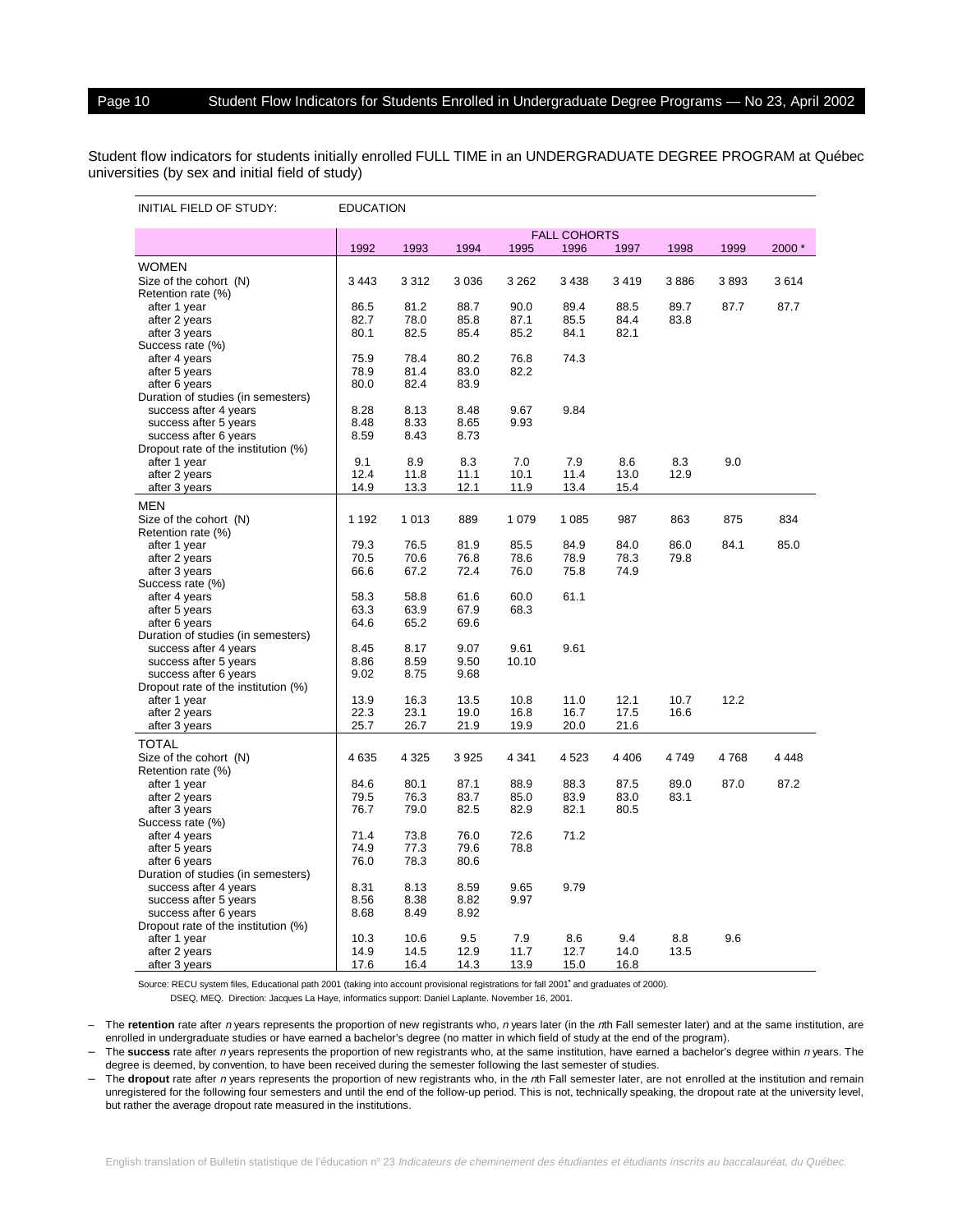| INITIAL FIELD OF STUDY:             |              | <b>ADMINISTRATION</b> |              |              |                     |             |             |         |         |
|-------------------------------------|--------------|-----------------------|--------------|--------------|---------------------|-------------|-------------|---------|---------|
|                                     |              |                       |              |              | <b>FALL COHORTS</b> |             |             |         |         |
|                                     | 1992         | 1993                  | 1994         | 1995         | 1996                | 1997        | 1998        | 1999    | 2000*   |
| <b>WOMEN</b>                        |              |                       |              |              |                     |             |             |         |         |
| Size of the cohort (N)              | 2567         | 2 3 2 5               | 2 0 6 8      | 2 1 2 3      | 2 186               | 2 2 1 7     | 2408        | 2748    | 2673    |
| Retention rate (%)                  |              |                       |              |              |                     |             |             |         |         |
| after 1 year                        | 79.6         | 81.1                  | 79.9         | 80.9         | 80.6                | 82.6        | 82.6        | 81.9    | 79.7    |
| after 2 years                       | 77.1         | 76.9                  | 78.3         | 77.8         | 78.9                | 79.9        | 80.3        |         |         |
| after 3 years                       | 77.1         | 77.0                  | 77.0         | 77.9         | 78.2                | 78.4        |             |         |         |
| Success rate (%)                    |              |                       |              |              |                     |             |             |         |         |
| after 4 years                       | 68.8         | 70.0                  | 69.5         | 70.6         | 70.3                |             |             |         |         |
| after 5 years                       | 73.5         | 74.8                  | 74.7         | 74.7         |                     |             |             |         |         |
| after 6 years                       | 75.4         | 76.3                  | 76.2         |              |                     |             |             |         |         |
| Duration of studies (in semesters)  |              |                       |              |              |                     |             |             |         |         |
| success after 4 years               | 8.68         | 8.44                  | 8.50         | 8.33         | 8.31                |             |             |         |         |
| success after 5 years               | 9.00         | 8.76                  | 8.86         | 8.62         |                     |             |             |         |         |
| success after 6 years               | 9.19         | 8.92                  | 9.01         |              |                     |             |             |         |         |
| Dropout rate of the institution (%) |              |                       |              |              |                     |             |             |         |         |
| after 1 year                        | 12.0         | 11.7                  | 11.0         | 10.1         | 9.8                 | 9.7         | 9.6         | 8.8     |         |
| after 2 years                       | 15.6         | 15.4                  | 14.8         | 14.1         | 13.6                | 13.3        | 13.0        |         |         |
| after 3 years                       | 17.4         | 17.0                  | 17.2         | 16.2         | 16.5                | 16.0        |             |         |         |
| <b>MEN</b>                          |              |                       |              |              |                     |             |             |         |         |
| Size of the cohort (N)              | 2 2 6 7      | 2 160                 | 1893         | 2098         | 2046                | 2027        | 2 0 0 6     | 2 2 7 2 | 2 2 1 8 |
| Retention rate (%)                  |              |                       |              |              |                     |             |             |         |         |
| after 1 year                        | 81.0         | 78.4                  | 77.8         | 79.3         | 81.0                | 80.2        | 82.1        | 78.0    | 77.0    |
| after 2 years                       | 77.0         | 74.5                  | 76.3         | 74.5         | 77.0                | 78.8        | 79.5        |         |         |
| after 3 years                       | 74.3         | 73.2                  | 74.5         | 73.2         | 75.9                | 76.3        |             |         |         |
| Success rate (%)                    |              |                       |              |              |                     |             |             |         |         |
| after 4 years                       | 63.9         | 63.5                  | 63.8         | 62.1         | 65.1                |             |             |         |         |
| after 5 years                       | 69.8         | 68.5                  | 70.2         | 69.1         |                     |             |             |         |         |
| after 6 years                       | 72.0         | 70.6                  | 71.9         |              |                     |             |             |         |         |
| Duration of studies (in semesters)  |              |                       |              |              |                     |             |             |         |         |
| success after 4 years               | 8.55         | 8.54                  | 8.51         | 8.36         | 8.06                |             |             |         |         |
| success after 5 years               | 8.98         | 8.92                  | 8.98         | 8.89         |                     |             |             |         |         |
| success after 6 years               | 9.22         | 9.15                  | 9.16         |              |                     |             |             |         |         |
| Dropout rate of the institution (%) |              |                       |              |              |                     |             |             |         |         |
| after 1 year                        | 10.4<br>15.2 | 12.5<br>17.4          | 12.0<br>15.8 | 11.5<br>17.0 | 10.6<br>15.6        | 9.7<br>13.9 | 9.4         | 11.1    |         |
| after 2 years                       |              |                       |              |              |                     |             | 14.0        |         |         |
| after 3 years                       | 18.6         | 19.6                  | 19.1         | 20.2         | 18.4                | 17.1        |             |         |         |
| <b>TOTAL</b>                        |              |                       |              |              |                     |             |             |         |         |
| Size of the cohort (N)              | 4834         | 4485                  | 3 9 6 1      | 4 2 2 1      | 4 2 3 2             | 4 2 4 4     | 4414        | 5 0 20  | 4891    |
| Retention rate (%)                  |              |                       |              |              |                     |             |             |         |         |
| after 1 year                        | 80.2         | 79.8                  | 78.9         | 80.1         | 80.8                | 81.5        | 82.4        | 80.1    | 78.5    |
| after 2 years                       | 77.1         | 75.8                  | 77.3         | 76.1         | 78.0                | 79.4        | 79.9        |         |         |
| after 3 years                       | 75.8         | 75.2                  | 75.8         | 75.6         | 77.1                | 77.4        |             |         |         |
| Success rate (%)                    |              |                       |              |              |                     |             |             |         |         |
| after 4 years                       | 66.5         | 66.9                  | 66.8         | 66.3         | 67.8                |             |             |         |         |
| after 5 years                       | 71.8         | 71.7                  | 72.6         | 71.9         |                     |             |             |         |         |
| after 6 years                       | 73.8         | 73.6                  | 74.1         |              |                     |             |             |         |         |
| Duration of studies (in semesters)  |              |                       |              |              |                     |             |             |         |         |
| success after 4 years               | 8.62         | 8.49                  | 8.51         | 8.34         | 8.19                |             |             |         |         |
| success after 5 years               | 8.99         | 8.83                  | 8.92         | 8.75         |                     |             |             |         |         |
| success after 6 years               | 9.20         | 9.03                  | 9.08         |              |                     |             |             |         |         |
| Dropout rate of the institution (%) |              |                       |              |              |                     |             |             |         |         |
| after 1 year<br>after 2 years       | 11.2<br>15.4 | 12.1<br>16.4          | 11.5<br>15.3 | 10.8<br>15.5 | 10.2<br>14.6        | 9.7<br>13.6 | 9.5<br>13.5 | 9.8     |         |
| after 3 years                       | 17.9         | 18.2                  | 18.1         | 18.2         | 17.4                | 16.5        |             |         |         |
|                                     |              |                       |              |              |                     |             |             |         |         |

Source: RECU system files, Educational path 2001 (taking into account provisional registrations for fall 2001**\*** and graduates of 2000).

DSEQ, MEQ. Direction: Jacques La Haye, informatics support: Daniel Laplante. November 16, 2001.

– The **retention** rate after <sup>n</sup> years represents the proportion of new registrants who, <sup>n</sup> years later (in the nth Fall semester later) and at the same institution, are enrolled in undergraduate studies or have earned a bachelor's degree (no matter in which field of study at the end of the program).

The **success** rate after n years represents the proportion of new registrants who, at the same institution, have earned a bachelor's degree within n years. The degree is deemed, by convention, to have been received during the semester following the last semester of studies.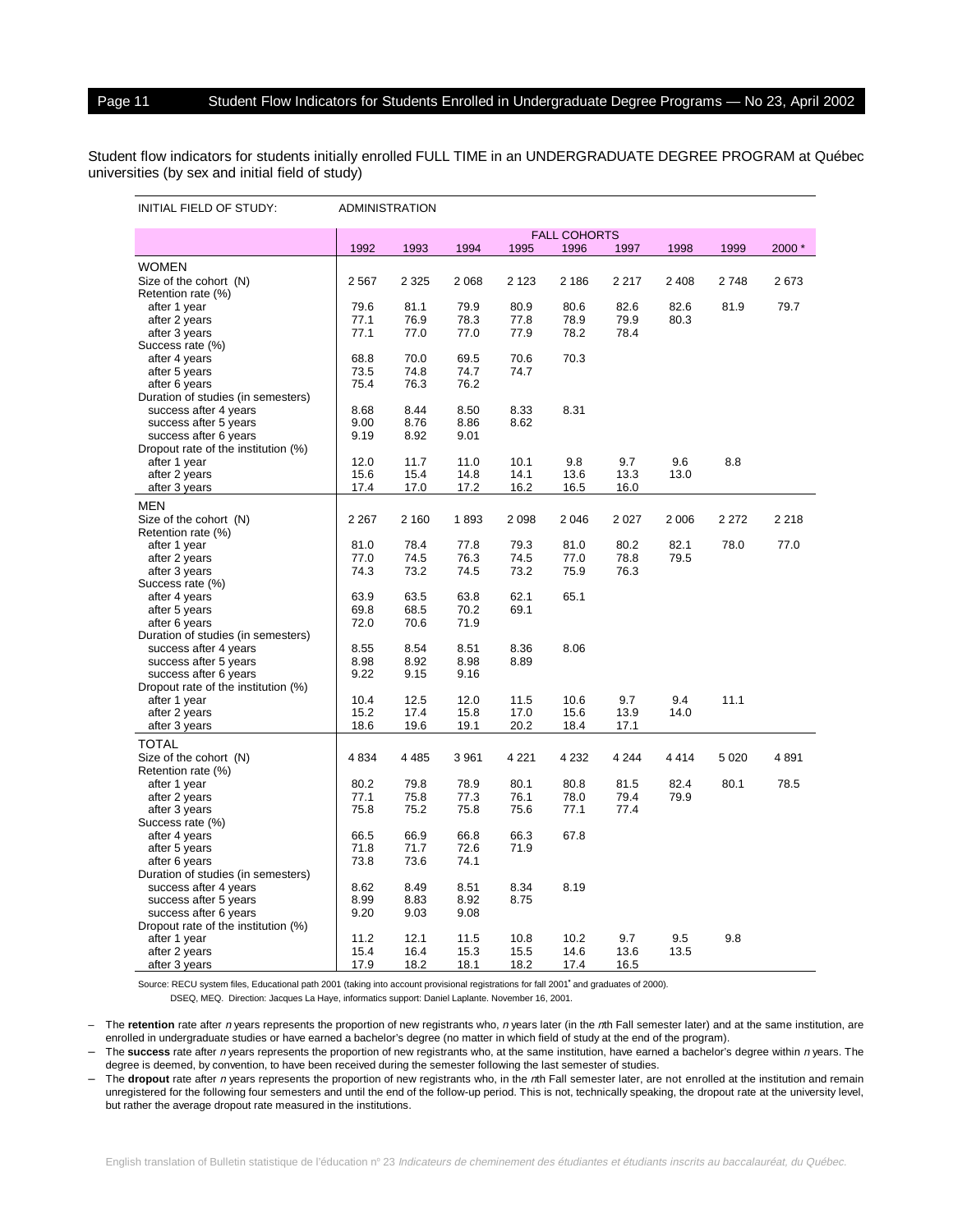## Page 12 Student Flow Indicators for Students Enrolled in Undergraduate Degree Programs - No 23, April 2002

Student flow indicators for students initially enrolled FULL TIME in an UNDERGRADUATE DEGREE PROGRAM at Québec universities (by sex and initial field of study)

| INITIAL FIELD OF STUDY:             | <b>ARTS</b> |       |       |      |                     |         |         |         |       |
|-------------------------------------|-------------|-------|-------|------|---------------------|---------|---------|---------|-------|
|                                     |             |       |       |      | <b>FALL COHORTS</b> |         |         |         |       |
|                                     | 1992        | 1993  | 1994  | 1995 | 1996                | 1997    | 1998    | 1999    | 2000* |
| <b>WOMEN</b>                        |             |       |       |      |                     |         |         |         |       |
| Size of the cohort (N)              | 846         | 934   | 885   | 977  | 997                 | 1 0 2 4 | 1 0 5 1 | 1 1 0 4 | 1 206 |
| Retention rate (%)                  |             |       |       |      |                     |         |         |         |       |
| after 1 year                        | 78.5        | 78.7  | 79.0  | 79.0 | 82.0                | 81.2    | 78.8    | 79.1    | 81.8  |
| after 2 years                       | 70.2        | 71.9  | 71.8  | 72.7 | 75.7                | 73.7    | 71.5    |         |       |
| after 3 years                       | 65.8        | 67.9  | 65.1  | 66.8 | 70.5                | 67.9    |         |         |       |
| Success rate (%)                    |             |       |       |      |                     |         |         |         |       |
| after 4 years                       | 51.5        | 55.2  | 50.8  | 53.2 | 55.9                |         |         |         |       |
| after 5 years                       | 58.6        | 62.2  | 58.8  | 60.7 |                     |         |         |         |       |
| after 6 years                       | 62.3        | 63.6  | 60.7  |      |                     |         |         |         |       |
| Duration of studies (in semesters)  |             |       |       |      |                     |         |         |         |       |
| success after 4 years               | 8.83        | 8.93  | 8.97  | 8.85 | 8.70                |         |         |         |       |
| success after 5 years               | 9.44        | 9.49  | 9.60  | 9.44 |                     |         |         |         |       |
| success after 6 years               | 9.88        | 9.64  | 9.82  |      |                     |         |         |         |       |
| Dropout rate of the institution (%) |             |       |       |      |                     |         |         |         |       |
| after 1 year                        | 14.7        | 12.8  | 15.1  | 14.8 | 13.1                | 14.1    | 15.4    | 15.9    |       |
| after 2 years                       | 21.2        | 20.7  | 22.4  | 20.2 | 19.1                | 22.3    | 23.8    |         |       |
| after 3 years                       | 26.7        | 24.6  | 29.3  | 26.1 | 24.4                | 27.9    |         |         |       |
| <b>MEN</b>                          |             |       |       |      |                     |         |         |         |       |
| Size of the cohort (N)              | 619         | 621   | 630   | 651  | 680                 | 657     | 616     | 657     | 642   |
| Retention rate (%)                  |             |       |       |      |                     |         |         |         |       |
| after 1 year                        | 81.1        | 77.1  | 76.7  | 78.2 | 80.0                | 81.4    | 78.9    | 81.6    | 81.0  |
| after 2 years                       | 70.6        | 65.9  | 68.7  | 71.4 | 67.6                | 69.3    | 66.1    |         |       |
| after 3 years                       | 59.9        | 59.1  | 61.7  | 63.0 | 58.8                | 61.2    |         |         |       |
| Success rate (%)                    |             |       |       |      |                     |         |         |         |       |
| after 4 years                       | 43.3        | 41.5  | 39.7  | 42.7 | 38.8                |         |         |         |       |
| after 5 years                       | 50.7        | 48.5  | 48.3  | 48.4 |                     |         |         |         |       |
| after 6 years                       | 53.8        | 51.7  | 50.2  |      |                     |         |         |         |       |
| Duration of studies (in semesters)  |             |       |       |      |                     |         |         |         |       |
| success after 4 years               | 9.06        | 9.12  | 9.05  | 8.82 | 8.99                |         |         |         |       |
| success after 5 years               | 9.78        | 9.78  | 9.88  | 9.39 |                     |         |         |         |       |
| success after 6 years               | 10.19       | 10.21 | 10.13 |      |                     |         |         |         |       |
| Dropout rate of the institution (%) |             |       |       |      |                     |         |         |         |       |
| after 1 year                        | 13.1        | 14.5  | 16.7  | 15.2 | 15.3                | 13.9    | 15.9    | 14.2    |       |
| after 2 years                       | 22.1        | 25.0  | 23.3  | 22.4 | 26.3                | 24.8    | 28.9    |         |       |
| after 3 years                       | 32.1        | 31.2  | 31.1  | 30.7 | 34.0                | 32.4    |         |         |       |
| <b>TOTAL</b>                        |             |       |       |      |                     |         |         |         |       |
| Size of the cohort (N)              | 1465        | 1555  | 1515  | 1628 | 1677                | 1681    | 1667    | 1761    | 1848  |
| Retention rate (%)                  |             |       |       |      |                     |         |         |         |       |
| after 1 year                        | 79.6        | 78.1  | 78.0  | 78.7 | 81.2                | 81.3    | 78.8    | 80.0    | 81.5  |
| after 2 years                       | 70.4        | 69.5  | 70.5  | 72.2 | 72.5                | 72.0    | 69.5    |         |       |
| after 3 years                       | 63.3        | 64.4  | 63.7  | 65.3 | 65.8                | 65.3    |         |         |       |
| Success rate (%)                    |             |       |       |      |                     |         |         |         |       |
| after 4 years                       | 48.1        | 49.8  | 46.2  | 49.0 | 49.0                |         |         |         |       |
| after 5 years                       | 55.3        | 56.7  | 54.4  | 55.8 |                     |         |         |         |       |
| after 6 years                       | 58.7        | 58.8  | 56.3  |      |                     |         |         |         |       |
| Duration of studies (in semesters)  |             |       |       |      |                     |         |         |         |       |
| success after 4 years               | 8.92        | 8.99  | 9.00  | 8.84 | 8.79                |         |         |         |       |
| success after 5 years               | 9.57        | 9.59  | 9.70  | 9.42 |                     |         |         |         |       |
| success after 6 years               | 10.00       | 9.84  | 9.94  |      |                     |         |         |         |       |
| Dropout rate of the institution (%) | 14.0        | 13.5  | 15.8  | 15.0 | 14.0                | 14.0    | 15.6    | 15.3    |       |
| after 1 year<br>after 2 years       | 21.6        | 22.4  | 22.8  | 21.1 | 22.0                | 23.3    | 25.7    |         |       |
| after 3 years                       | 29.0        | 27.3  | 30.0  | 27.9 | 28.3                | 29.7    |         |         |       |
|                                     |             |       |       |      |                     |         |         |         |       |

Source: RECU system files, Educational path 2001 (taking into account provisional registrations for fall 2001**\*** and graduates of 2000).

DSEQ, MEQ. Direction: Jacques La Haye, informatics support: Daniel Laplante. November 16, 2001.

– The **retention** rate after <sup>n</sup> years represents the proportion of new registrants who, <sup>n</sup> years later (in the nth Fall semester later) and at the same institution, are enrolled in undergraduate studies or have earned a bachelor's degree (no matter in which field of study at the end of the program).

The **success** rate after n years represents the proportion of new registrants who, at the same institution, have earned a bachelor's degree within n years. The degree is deemed, by convention, to have been received during the semester following the last semester of studies.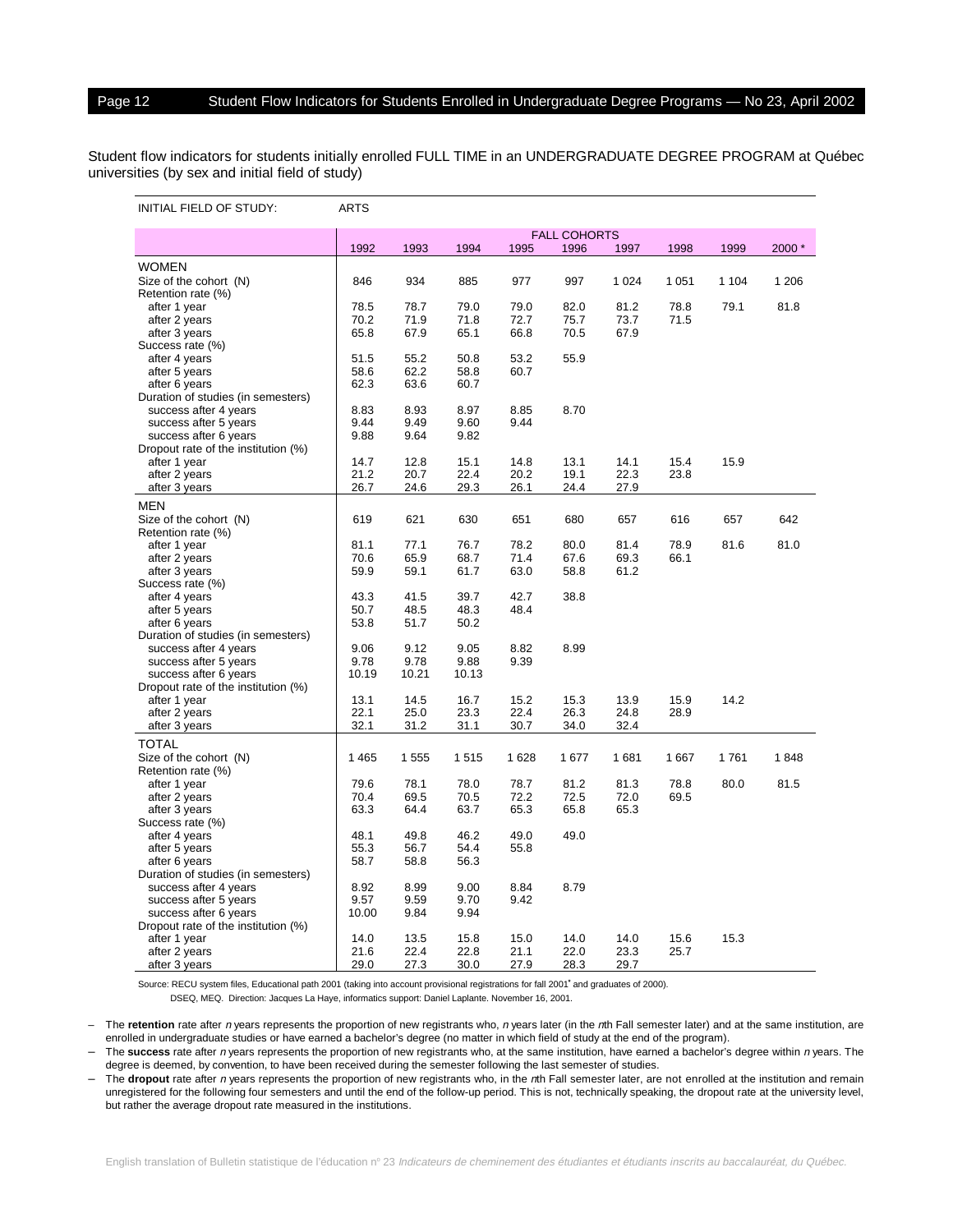| INITIAL FIELD OF STUDY:                                     | <b>MULTI-DISCIPLINARY STUDIES</b> |              |              |      |                     |      |      |      |       |
|-------------------------------------------------------------|-----------------------------------|--------------|--------------|------|---------------------|------|------|------|-------|
|                                                             |                                   |              |              |      | <b>FALL COHORTS</b> |      |      |      |       |
|                                                             | 1992                              | 1993         | 1994         | 1995 | 1996                | 1997 | 1998 | 1999 | 2000* |
| <b>WOMEN</b>                                                |                                   |              |              |      |                     |      |      |      |       |
| Size of the cohort (N)                                      | 257                               | 248          | 285          | 282  | 225                 | 240  | 234  | 291  | 378   |
| Retention rate (%)                                          |                                   |              |              |      |                     |      |      |      |       |
| after 1 year                                                | 70.8                              | 75.0         | 77.5         | 77.3 | 79.1                | 78.8 | 86.8 | 81.1 | 77.8  |
| after 2 years                                               | 64.2                              | 70.2         | 72.6         | 70.2 | 74.7                | 72.9 | 78.6 |      |       |
| after 3 years<br>Success rate (%)                           | 64.6                              | 67.7         | 73.7         | 71.3 | 69.3                | 70.8 |      |      |       |
| after 4 years                                               | 54.1                              | 58.5         | 63.9         | 64.2 | 63.1                |      |      |      |       |
| after 5 years                                               | 59.1                              | 62.9         | 69.8         | 66.7 |                     |      |      |      |       |
| after 6 years                                               | 60.7                              | 64.1         | 71.2         |      |                     |      |      |      |       |
| Duration of studies (in semesters)                          |                                   |              |              |      |                     |      |      |      |       |
| success after 4 years                                       | 7.90                              | 8.26         | 7.92         | 7.85 | 7.63                |      |      |      |       |
| success after 5 years                                       | 8.40                              | 8.65         | 8.44         | 8.08 |                     |      |      |      |       |
| success after 6 years                                       | 8.62                              | 8.82         | 8.60         |      |                     |      |      |      |       |
| Dropout rate of the institution (%)                         |                                   |              |              |      |                     |      |      |      |       |
| after 1 year                                                | 16.7                              | 14.9         | 14.7         | 16.0 | 12.9                | 13.8 | 7.7  | 11.0 |       |
| after 2 years                                               | 22.6                              | 21.8         | 21.4         | 22.7 | 20.9                | 20.4 | 15.0 |      |       |
| after 3 years                                               | 26.8                              | 25.4         | 22.8         | 24.1 | 24.4                | 24.2 |      |      |       |
| MEN                                                         |                                   |              |              |      |                     |      |      |      |       |
| Size of the cohort (N)                                      | 198                               | 206          | 205          | 179  | 177                 | 168  | 157  | 180  | 197   |
| Retention rate (%)                                          |                                   |              |              |      |                     |      |      |      |       |
| after 1 year                                                | 69.7                              | 69.9         | 72.7         | 75.4 | 74.0                | 79.2 | 78.3 | 75.6 | 76.6  |
| after 2 years                                               | 63.6                              | 68.9         | 66.3         | 71.5 | 70.1                | 73.2 | 73.9 |      |       |
| after 3 years                                               | 61.1                              | 64.1         | 66.3         | 67.6 | 70.1                | 71.4 |      |      |       |
| Success rate (%)                                            |                                   |              |              |      |                     |      |      |      |       |
| after 4 years                                               | 53.0                              | 51.9         | 56.1         | 56.4 | 59.3                |      |      |      |       |
| after 5 years<br>after 6 years                              | 57.1<br>58.6                      | 59.2<br>60.7 | 59.5<br>61.0 | 63.7 |                     |      |      |      |       |
| Duration of studies (in semesters)                          |                                   |              |              |      |                     |      |      |      |       |
| success after 4 years                                       | 7.96                              | 8.40         | 8.10         | 8.18 | 7.81                |      |      |      |       |
| success after 5 years                                       | 8.39                              | 9.05         | 8.40         | 8.76 |                     |      |      |      |       |
| success after 6 years                                       | 8.60                              | 9.22         | 8.60         |      |                     |      |      |      |       |
| Dropout rate of the institution (%)                         |                                   |              |              |      |                     |      |      |      |       |
| after 1 year                                                | 19.7                              | 16.5         | 19.0         | 15.6 | 16.9                | 16.7 | 12.7 | 15.0 |       |
| after 2 years                                               | 25.8                              | 22.3         | 24.9         | 22.3 | 23.2                | 21.4 | 17.2 |      |       |
| after 3 years                                               | 28.8                              | 26.7         | 28.3         | 28.5 | 25.4                | 25.0 |      |      |       |
| <b>TOTAL</b>                                                |                                   |              |              |      |                     |      |      |      |       |
| Size of the cohort (N)                                      | 455                               | 454          | 490          | 461  | 402                 | 408  | 391  | 471  | 575   |
| Retention rate (%)                                          |                                   |              |              |      |                     |      |      |      |       |
| after 1 year                                                | 70.3                              | 72.7         | 75.5         | 76.6 | 76.9                | 78.9 | 83.4 | 79.0 | 77.4  |
| after 2 years                                               | 64.0                              | 69.6         | 70.0         | 70.7 | 72.6                | 73.0 | 76.7 |      |       |
| after 3 years                                               | 63.1                              | 66.1         | 70.6         | 69.8 | 69.7                | 71.1 |      |      |       |
| Success rate (%)                                            |                                   |              |              |      |                     |      |      |      |       |
| after 4 years                                               | 53.6                              | 55.5         | 60.6         | 61.2 | 61.4                |      |      |      |       |
| after 5 years                                               | 58.2                              | 61.2         | 65.5         | 65.5 |                     |      |      |      |       |
| after 6 years                                               | 59.8                              | 62.6         | 66.9         |      |                     |      |      |      |       |
| Duration of studies (in semesters)<br>success after 4 years | 7.93                              | 8.32         | 7.99         | 7.96 | 7.71                |      |      |      |       |
| success after 5 years                                       | 8.40                              | 8.83         | 8.43         | 8.34 |                     |      |      |      |       |
| success after 6 years                                       | 8.61                              | 9.00         | 8.60         |      |                     |      |      |      |       |
| Dropout rate of the institution (%)                         |                                   |              |              |      |                     |      |      |      |       |
| after 1 year                                                | 18.0                              | 15.6         | 16.5         | 15.8 | 14.7                | 15.0 | 9.7  | 12.5 |       |
| after 2 years                                               | 24.0                              | 22.0         | 22.9         | 22.6 | 21.9                | 20.8 | 15.9 |      |       |
| after 3 years                                               | 27.7                              | 26.0         | 25.1         | 25.8 | 24.9                | 24.5 |      |      |       |

Source: RECU system files, Educational path 2001 (taking into account provisional registrations for fall 2001**\*** and graduates of 2000).

DSEQ, MEQ. Direction: Jacques La Haye, informatics support: Daniel Laplante. November 16, 2001.

– The **retention** rate after <sup>n</sup> years represents the proportion of new registrants who, <sup>n</sup> years later (in the nth Fall semester later) and at the same institution, are enrolled in undergraduate studies or have earned a bachelor's degree (no matter in which field of study at the end of the program).

The **success** rate after n years represents the proportion of new registrants who, at the same institution, have earned a bachelor's degree within n years. The degree is deemed, by convention, to have been received during the semester following the last semester of studies.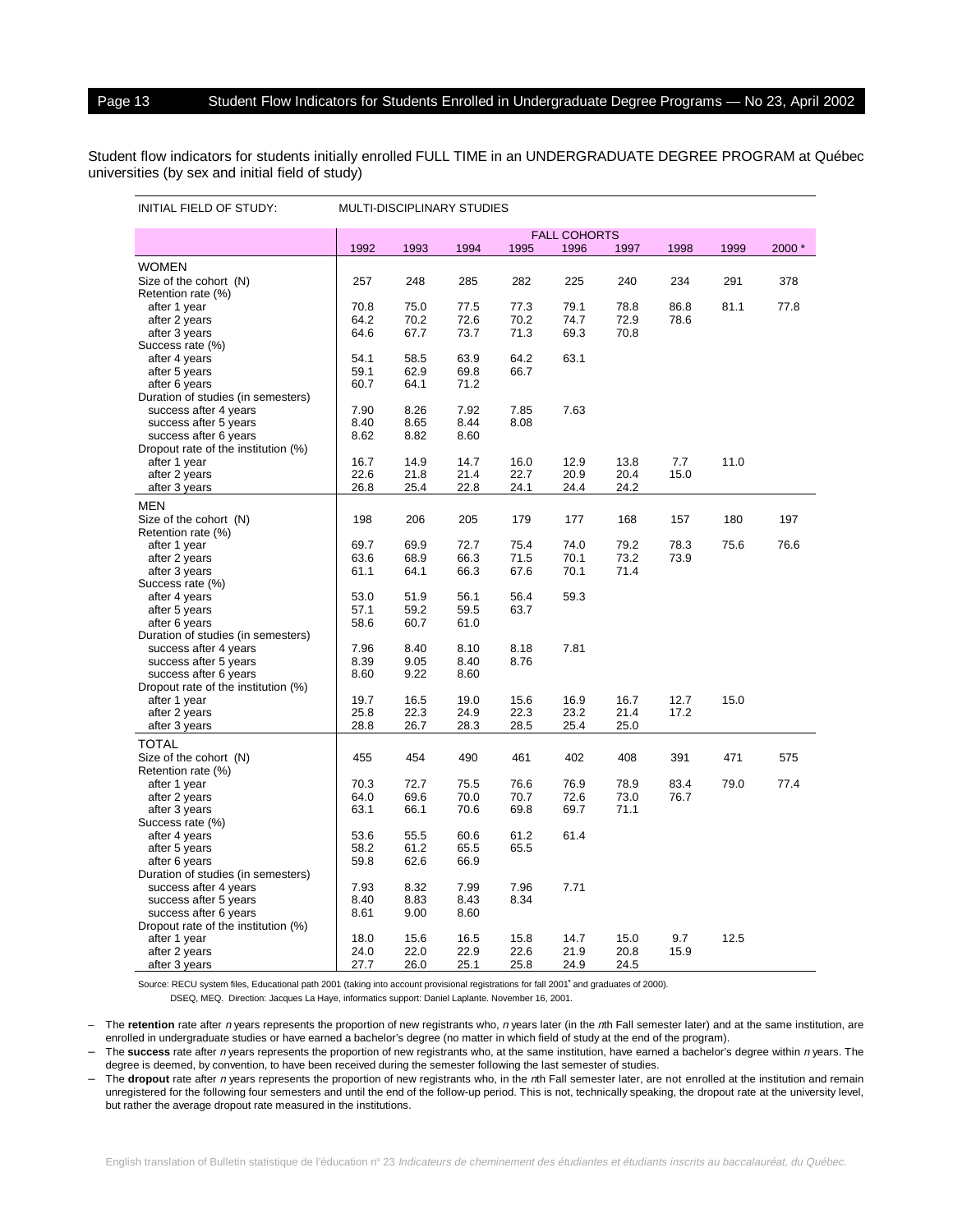| INITIAL FIELD OF STUDY:                                      | <b>UNDETERMINED</b> |              | (undetermined: see definition at the bottom of table) |              |                     |              |      |      |       |  |
|--------------------------------------------------------------|---------------------|--------------|-------------------------------------------------------|--------------|---------------------|--------------|------|------|-------|--|
|                                                              |                     |              |                                                       |              | <b>FALL COHORTS</b> |              |      |      |       |  |
|                                                              | 1992                | 1993         | 1994                                                  | 1995         | 1996                | 1997         | 1998 | 1999 | 2000* |  |
| <b>WOMEN</b>                                                 |                     |              |                                                       |              |                     |              |      |      |       |  |
| Size of the cohort (N)                                       | 339                 | 361          | 319                                                   | 276          | 224                 | 207          | 106  | 139  | 151   |  |
| Retention rate (%)                                           |                     |              |                                                       |              |                     |              |      |      |       |  |
| after 1 year                                                 | 66.1                | 61.8         | 69.6                                                  | 67.8         | 71.0                | 64.7         | 75.5 | 69.8 | 67.5  |  |
| after 2 years                                                | 59.6                | 54.3         | 60.8                                                  | 62.7         | 65.6                | 62.3         | 70.8 |      |       |  |
| after 3 years                                                | 55.5                | 54.0         | 55.8                                                  | 59.1         | 61.6                | 62.3         |      |      |       |  |
| Success rate (%)<br>after 4 years                            | 35.4                | 31.6         | 35.4                                                  | 30.4         | 35.3                |              |      |      |       |  |
| after 5 years                                                | 53.4                | 45.7         | 55.5                                                  | 50.0         |                     |              |      |      |       |  |
| after 6 years                                                | 55.2                | 49.0         | 57.7                                                  |              |                     |              |      |      |       |  |
| Duration of studies (in semesters)                           |                     |              |                                                       |              |                     |              |      |      |       |  |
| success after 4 years                                        | 9.52                | 9.25         | 7.93                                                  | 8.14         | 7.46                |              |      |      |       |  |
| success after 5 years                                        | 10.98               | 10.68        | 10.05                                                 | 10.32        |                     |              |      |      |       |  |
| success after 6 years                                        | 11.17               | 11.08        | 10.30                                                 |              |                     |              |      |      |       |  |
| Dropout rate of the institution (%)                          | 22.1                | 24.7         | 20.4                                                  | 19.6         | 17.9                | 21.7         | 18.9 | 15.1 |       |  |
| after 1 year<br>after 2 years                                | 28.6                | 32.4         | 27.9                                                  | 29.3         | 25.4                | 29.0         | 24.5 |      |       |  |
| after 3 years                                                | 33.3                | 35.5         | 31.7                                                  | 33.7         | 30.8                | 32.4         |      |      |       |  |
|                                                              |                     |              |                                                       |              |                     |              |      |      |       |  |
| MEN                                                          | 195                 | 199          | 205                                                   | 195          | 136                 | 96           | 87   | 66   | 132   |  |
| Size of the cohort (N)<br>Retention rate (%)                 |                     |              |                                                       |              |                     |              |      |      |       |  |
| after 1 year                                                 | 64.6                | 68.3         | 70.2                                                  | 69.2         | 66.2                | 72.9         | 83.9 | 74.2 | 70.5  |  |
| after 2 years                                                | 57.4                | 56.8         | 57.6                                                  | 59.5         | 55.9                | 62.5         | 77.0 |      |       |  |
| after 3 years                                                | 54.4                | 53.3         | 53.2                                                  | 55.4         | 54.4                | 63.5         |      |      |       |  |
| Success rate (%)                                             |                     |              |                                                       |              |                     |              |      |      |       |  |
| after 4 years                                                | 28.2                | 26.1         | 31.7                                                  | 33.3         | 33.1                |              |      |      |       |  |
| after 5 years                                                | 45.6                | 46.2         | 47.8                                                  | 49.7         |                     |              |      |      |       |  |
| after 6 years                                                | 49.2                | 51.3         | 50.7                                                  |              |                     |              |      |      |       |  |
| Duration of studies (in semesters)<br>success after 4 years  | 8.44                | 8.83         | 7.83                                                  | 8.35         | 7.18                |              |      |      |       |  |
| success after 5 years                                        | 10.51               | 11.05        | 9.87                                                  | 10.16        |                     |              |      |      |       |  |
| success after 6 years                                        | 10.92               | 11.63        | 10.29                                                 |              |                     |              |      |      |       |  |
| Dropout rate of the institution (%)                          |                     |              |                                                       |              |                     |              |      |      |       |  |
| after 1 year                                                 | 21.5                | 18.1         | 17.6                                                  | 24.1         | 22.1                | 17.7         | 14.9 | 18.2 |       |  |
| after 2 years                                                | 30.8                | 30.2         | 30.2                                                  | 34.9         | 30.9                | 26.0         | 20.7 |      |       |  |
| after 3 years                                                | 35.9                | 34.2         | 38.5                                                  | 39.0         | 37.5                | 31.3         |      |      |       |  |
| <b>TOTAL</b>                                                 |                     |              |                                                       |              |                     |              |      |      |       |  |
| Size of the cohort (N)                                       | 534                 | 560          | 524                                                   | 471          | 360                 | 303          | 193  | 205  | 283   |  |
| Retention rate (%)                                           |                     |              |                                                       |              |                     |              |      |      |       |  |
| after 1 year                                                 | 65.5                | 64.1         | 69.8                                                  | 68.4         | 69.2                | 67.3         | 79.3 | 71.2 | 68.9  |  |
| after 2 years<br>after 3 years                               | 58.8<br>55.1        | 55.2<br>53.8 | 59.5<br>54.8                                          | 61.4<br>57.5 | 61.9<br>58.9        | 62.4<br>62.7 | 73.6 |      |       |  |
| Success rate (%)                                             |                     |              |                                                       |              |                     |              |      |      |       |  |
| after 4 years                                                | 32.8                | 29.6         | 34.0                                                  | 31.6         | 34.4                |              |      |      |       |  |
| after 5 years                                                | 50.6                | 45.9         | 52.5                                                  | 49.9         |                     |              |      |      |       |  |
| after 6 years                                                | 53.0                | 49.8         | 55.0                                                  |              |                     |              |      |      |       |  |
| Duration of studies (in semesters)                           |                     |              |                                                       |              |                     |              |      |      |       |  |
| success after 4 years                                        | 9.18                | 9.11         | 7.89                                                  | 8.23         | 7.35                |              |      |      |       |  |
| success after 5 years                                        | 10.82               | 10.81        | 9.99                                                  | 10.26        |                     |              |      |      |       |  |
| success after 6 years<br>Dropout rate of the institution (%) | 11.08               | 11.28        | 10.30                                                 |              |                     |              |      |      |       |  |
| after 1 year                                                 | 21.9                | 22.3         | 19.3                                                  | 21.4         | 19.4                | 20.5         | 17.1 | 16.1 |       |  |
| after 2 years                                                | 29.4                | 31.6         | 28.8                                                  | 31.6         | 27.5                | 28.1         | 22.8 |      |       |  |
| after 3 years                                                | 34.3                | 35.0         | 34.4                                                  | 35.9         | 33.3                | 32.0         |      |      |       |  |

Source: RECU system files, Educational path 2001 (taking into account provisional registrations for fall 2001**\*** and graduates of 2000).

DSEQ, MEQ. Direction: Jacques La Haye, informatics support: Daniel Laplante. November 16, 2001.

– The field of study is **"undetermined"** when a student is pursuing a bachelor's degree, but is not enrolled in any significant program component, i.e. major, honours, specialization or bachelor's degree.

The retention rate after n years represents the proportion of new registrants who, n years later (in the nth Fall semester later) and at the same institution, are enrolled in undergraduate studies or have earned a bachelor's degree (no matter in which field of study at the end of the program).

The success rate after n years represents the proportion of new registrants who, at the same institution, have earned a bachelor's degree within n years. The degree is deemed, by convention, to have been received during the semester following the last semester of studies.

– The **dropout** rate after <sup>n</sup> years represents the proportion of new registrants who, in the nth Fall semester later, are not enrolled at the institution and remain unregistered for the following four semesters and until the end of the follow-up period. This is not, technically speaking, the dropout rate at the university level, but rather the average dropout rate measured in the institutions.

English translation of Bulletin statistique de l'éducation nº 23 Indicateurs de cheminement des étudiantes et étudiants inscrits au baccalauréat, du Québec.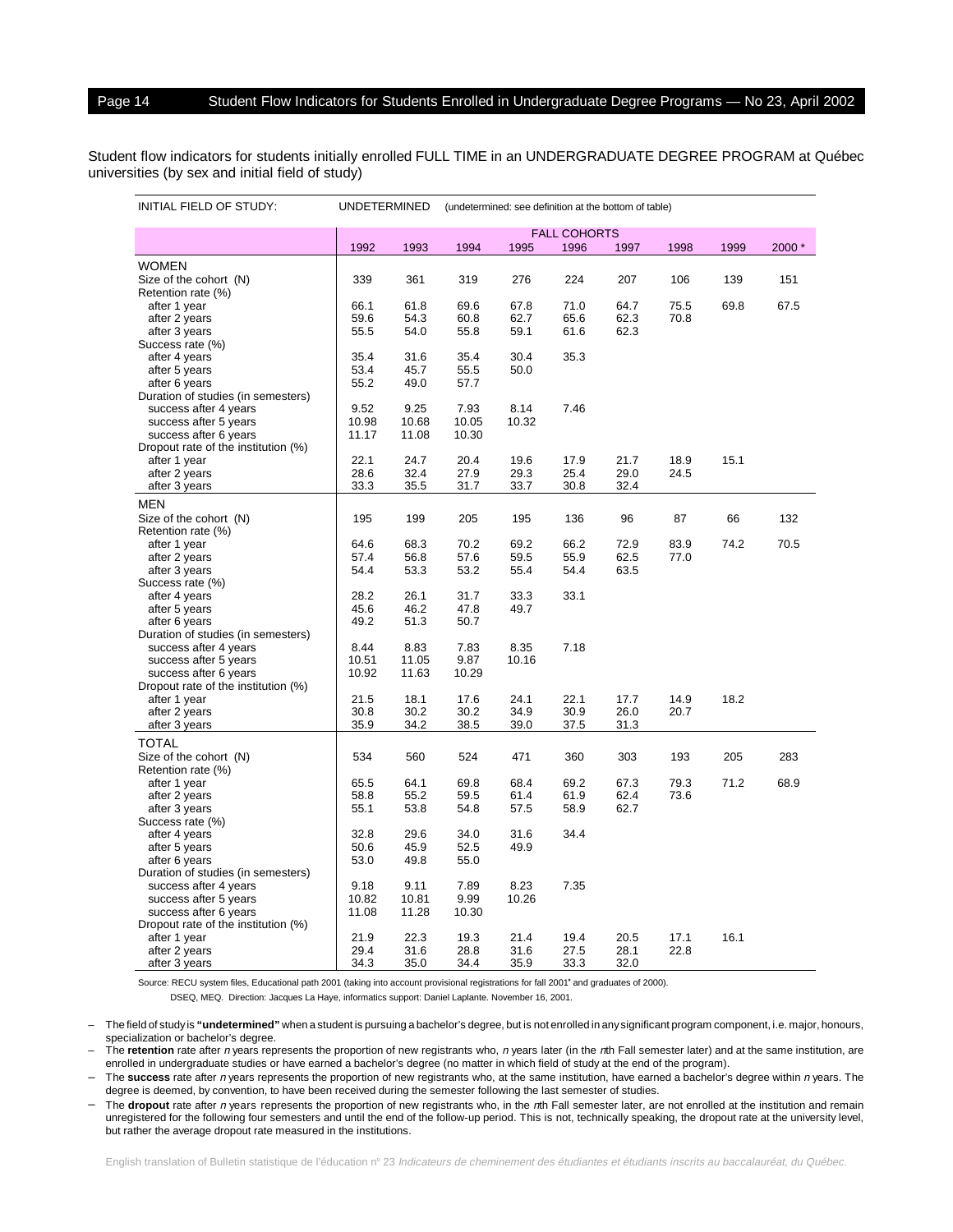### Page 15 Student Flow Indicators for Students Enrolled in Undergraduate Degree Programs - No 23, April 2002

Student flow indicators for students initially enrolled FULL TIME in an UNDERGRADUATE DEGREE PROGRAM at Québec universities (by sex and initial field of study)

| INITIAL FIELD OF STUDY:                             | <b>TOTAL</b>        |        |        |         |        |         |        |        |        |
|-----------------------------------------------------|---------------------|--------|--------|---------|--------|---------|--------|--------|--------|
|                                                     | <b>FALL COHORTS</b> |        |        |         |        |         |        |        |        |
|                                                     | 1992                | 1993   | 1994   | 1995    | 1996   | 1997    | 1998   | 1999   | 2000*  |
| <b>WOMEN</b>                                        |                     |        |        |         |        |         |        |        |        |
| Size of the cohort (N)                              | 18 403              | 18 804 | 17802  | 18 113  | 17784  | 17610   | 18 578 | 19855  | 19 525 |
| Retention rate (%)                                  |                     |        |        |         |        |         |        |        |        |
| after 1 year                                        | 81.7                | 79.8   | 82.3   | 83.1    | 83.7   | 83.6    | 83.8   | 83.0   | 83.1   |
| after 2 years                                       | 75.8                | 74.9   | 77.4   | 77.6    | 78.3   | 78.5    | 78.6   |        |        |
| after 3 years                                       | 74.2                | 75.4   | 75.9   | 76.1    | 77.3   | 76.2    |        |        |        |
| Success rate (%)                                    |                     |        |        |         |        |         |        |        |        |
| after 4 years                                       | 65.6                | 66.9   | 66.6   | 66.6    | 66.5   |         |        |        |        |
| after 5 years                                       | 71.7                | 72.7   | 73.0   | 72.8    |        |         |        |        |        |
| after 6 years                                       | 73.4                | 74.4   | 74.7   |         |        |         |        |        |        |
| Duration of studies (in semesters)                  |                     |        |        |         |        |         |        |        |        |
| success after 4 years                               | 8.73                | 8.63   | 8.75   | 8.98    | 8.98   |         |        |        |        |
| success after 5 years                               | 9.15                | 9.04   | 9.19   | 9.38    |        |         |        |        |        |
| success after 6 years                               | 9.32                | 9.22   | 9.36   |         |        |         |        |        |        |
| Dropout rate of the institution (%)                 |                     |        |        |         |        |         |        |        |        |
| after 1 year                                        | 11.8                | 12.1   | 11.9   | 11.4    | 10.9   | 11.4    | 11.6   | 11.8   |        |
| after 2 years                                       | 16.6                | 16.7   | 16.4   | 16.2    | 15.5   | 16.3    | 16.3   |        |        |
| after 3 years                                       | 19.5                | 18.9   | 18.8   | 18.8    | 18.3   | 19.4    |        |        |        |
| <b>MEN</b>                                          |                     |        |        |         |        |         |        |        |        |
| Size of the cohort (N)                              | 14 6 26             | 14 590 | 13 500 | 13 6 64 | 13 356 | 12 824  | 12 558 | 13 505 | 13 187 |
| Retention rate (%)                                  |                     |        |        |         |        |         |        |        |        |
| after 1 year                                        | 77.8                | 77.3   | 78.2   | 79.7    | 80.2   | 81.1    | 81.2   | 80.0   | 80.1   |
| after 2 years                                       | 70.1                | 69.8   | 70.9   | 71.6    | 72.4   | 73.5    | 73.8   |        |        |
| after 3 years                                       | 67.2                | 68.3   | 68.6   | 69.5    | 70.5   | 71.0    |        |        |        |
| Success rate (%)                                    |                     |        |        |         |        |         |        |        |        |
| after 4 years                                       | 52.9                | 52.7   | 53.1   | 54.1    | 54.2   |         |        |        |        |
| after 5 years                                       | 62.4                | 63.3   | 63.8   | 64.2    |        |         |        |        |        |
| after 6 years                                       | 65.0                | 66.1   | 66.2   |         |        |         |        |        |        |
| Duration of studies (in semesters)                  |                     |        |        |         |        |         |        |        |        |
| success after 4 years                               | 9.01                | 8.94   | 9.04   | 9.07    | 9.04   |         |        |        |        |
| success after 5 years                               | 9.72                | 9.72   | 9.80   | 9.78    |        |         |        |        |        |
| success after 6 years                               | 9.99                | 10.02  | 10.06  |         |        |         |        |        |        |
| Dropout rate of the institution (%)                 |                     |        |        |         |        |         |        |        |        |
| after 1 year                                        | 14.4                | 14.7   | 14.5   | 13.7    | 13.4   | 12.6    | 12.4   | 13.3   |        |
| after 2 years                                       | 20.9                | 20.6   | 20.4   | 19.9    | 19.5   | 18.5    | 18.5   |        |        |
| after 3 years                                       | 24.8                | 24.3   | 24.1   | 23.6    | 23.1   | 22.5    |        |        |        |
| <b>TOTAL</b>                                        |                     |        |        |         |        |         |        |        |        |
|                                                     |                     |        |        |         |        |         |        |        |        |
| Size of the cohort (N)                              | 33 0 29             | 33 394 | 31 302 | 31777   | 31 140 | 30 4 34 | 31 136 | 33 360 | 32712  |
| Retention rate (%)                                  |                     |        |        |         |        |         |        |        |        |
| after 1 year                                        | 80.0                | 78.7   | 80.5   | 81.6    | 82.2   | 82.6    | 82.7   | 81.8   | 81.9   |
| after 2 years                                       | 73.3                | 72.6   | 74.6   | 75.0    | 75.8   | 76.4    | 76.7   |        |        |
| after 3 years                                       | 71.1                | 72.3   | 72.7   | 73.3    | 74.4   | 74.0    |        |        |        |
| Success rate (%)                                    | 60.0                | 60.7   | 60.8   | 61.2    | 61.2   |         |        |        |        |
| after 4 years                                       | 67.6                | 68.6   | 69.0   | 69.1    |        |         |        |        |        |
| after 5 years                                       |                     |        |        |         |        |         |        |        |        |
| after 6 years<br>Duration of studies (in semesters) | 69.7                | 70.8   | 71.1   |         |        |         |        |        |        |
|                                                     | 8.84                | 8.75   | 8.86   | 9.00    | 9.00   |         |        |        |        |
| success after 4 years<br>success after 5 years      | 9.38                | 9.32   | 9.43   | 9.54    |        |         |        |        |        |
| success after 6 years                               | 9.60                | 9.54   | 9.64   |         |        |         |        |        |        |
| Dropout rate of the institution (%)                 |                     |        |        |         |        |         |        |        |        |
| after 1 year                                        | 12.9                | 13.2   | 13.0   | 12.4    | 12.0   | 11.9    | 11.9   | 12.4   |        |
| after 2 years                                       | 18.5                | 18.4   | 18.1   | 17.8    | 17.2   | 17.2    | 17.2   |        |        |
| after 3 years                                       | 21.8                | 21.3   | 21.1   | 20.9    | 20.4   | 20.7    |        |        |        |
|                                                     |                     |        |        |         |        |         |        |        |        |

Source: RECU system files, Educational path 2001 (taking into account provisional registrations for fall 2001**\*** and graduates of 2000).

DSEQ, MEQ. Direction: Jacques La Haye, informatics support: Daniel Laplante. November 16, 2001.

– The **retention** rate after <sup>n</sup> years represents the proportion of new registrants who, <sup>n</sup> years later (in the nth Fall semester later) and at the same institution, are enrolled in undergraduate studies or have earned a bachelor's degree (no matter in which field of study at the end of the program).

The **success** rate after n years represents the proportion of new registrants who, at the same institution, have earned a bachelor's degree within n years. The degree is deemed, by convention, to have been received during the semester following the last semester of studies.